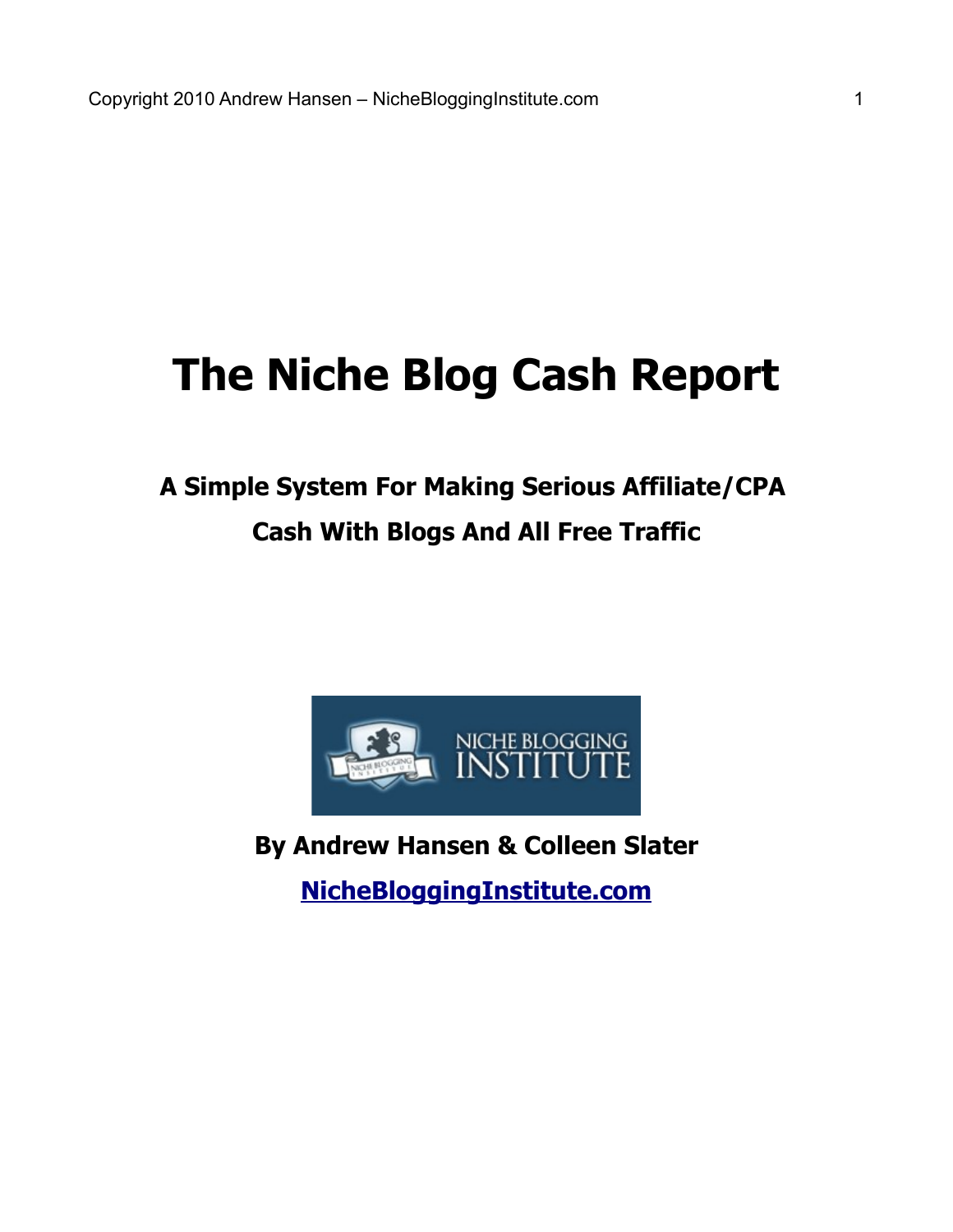## **Introduction**

No time to waste here – we've got some learning to do.

This report is about a few things.

It's about affiliate marketing. It's about blogs. And it's about free traffic.

You'll find it valuable if you don't want to sell your own products...If you aren't technical enough to set up complicated HTML websites. Or if you don't like paying for website traffic.

At the end of the day this report is about a system of making money with affiliate marketing by using blogs to generate free but highly targeted traffic.

It's simple enough that you might say "there's nothing new here" but it's detailed enough that if you follow it, you might say "why didn't I start doing this from a LONG TIME AGO!".

It's hype free, fluff free and... it's ACTUALLY free. :)

Colleen and I have made a silly amount of money with these strategies in the 5 years we've been doing this and taught thousands of other people to do the same. Bottom line, it WORKS.

I thought coming up to the launch of my new training center, **[The Niche Blogging Institute](http://goo.gl/pP6yr)**, that it was time to put these strategies into a report that anyone could access for FREE.

Have a read, have a think, and most of all, get ready to ACT.

I hope you get a lot out of it.

#### **Andrew Hansen & Colleen Slater [NicheBloggingInstitute.com](http://goo.gl/pP6yr)**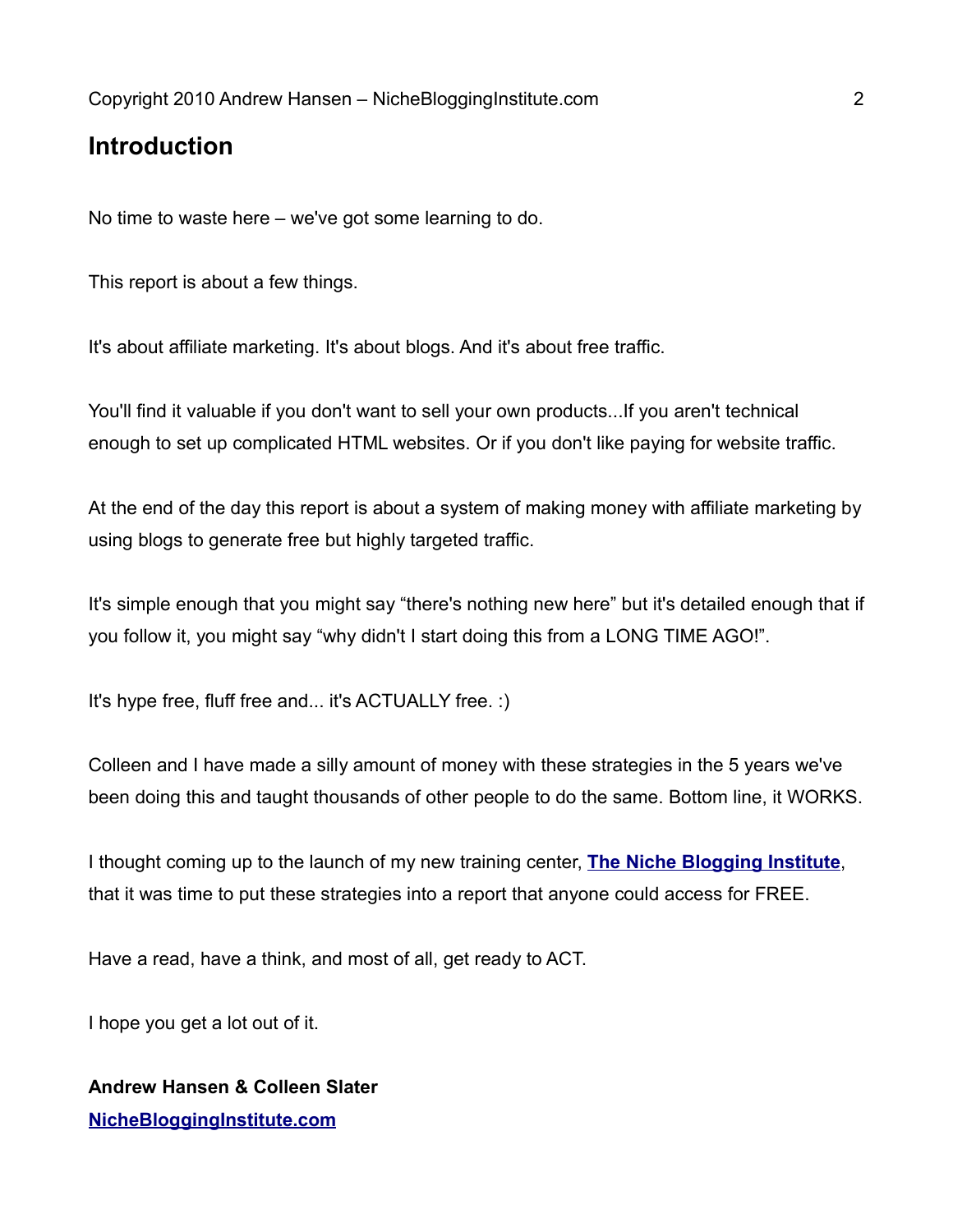## **When I Say Blogging...**

Before we get into the meat and potatoes of this strategy we need to make sure we're all on the same page here.

This is not a report about how to make money "blogging". I don't consider myself a blogger, and from a business perspective I'm not a big fan of the "blogging" business model. I've met more than a few "bloggers", like, big bloggers, who freely admit how tough a model it is to profit from.

No, when I say "make money blogging" I mean something different.

I simply mean using blogs as a platform to easily publish content targeted to certain niche groups with the intent of generating sales. Those words "with the intent of generating sales" is important too. Our intent is not to create raving fans who'll talk about us all over the Internet, though that can help. **Our intent is to serve the right information to a very specific kind of person to help them make a decision they already wanted to make.** And blogs happen to be an easy platform for allowing us to do that.

However, there's a bunch of ways that blogs can actually suck.

I don't believe Google "loves" blogs (anymore) like a lot of people do, and I think if you don't set them out right, blogs can be terrible for your affiliate marketing.

The benefits of blogs are just that they're easy to make, easy to add content to, and they happen to have some functionalities that give us an advantage in the search engines and an advantage with our readers. More about those later.

At the end of the day though, I believe anyone can make money with blogs and now... we're about to look more deeply into exactly how. :)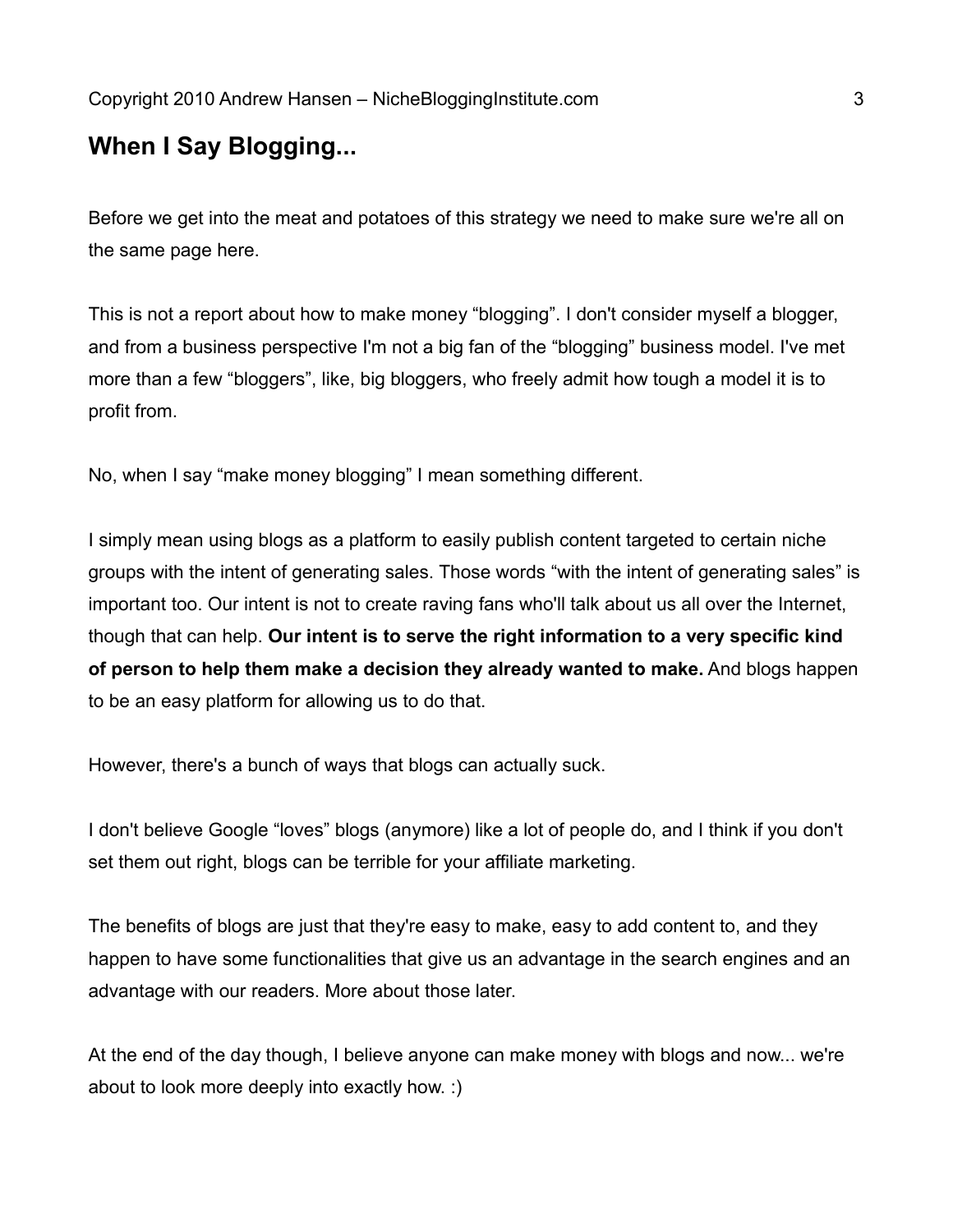## **Building Affiliate Blog Income Quickly – What Do You Need?**

Let me lay out 5 things you need to make affiliate income with blogs quickly, and we'll spend the rest of the report going over each of them in detail.

- 1. You need the ability to quickly and consistently locate high quality offers in buyers markets with relevant low competition keywords.
- 2. The ability to quickly generate simple websites (or at least web pages) to cater to each market and offer.
- 3. The ability to easily build the right kind of content to satisfy this market and push them in the direction of your offers.
- 4. The ability to bring the highest quality buying traffic and exposure to your sites.
- 5. The ability to rinse and repeat the process, create a system and manage a large number of sites.

#### Clear as mud?

Yep, there's only 5 things. I'm sure you can imagine there's plenty involved in each of those things so what I'll aim to do is clarify each of them for you here.

Are you ready?

(By the way, are you noticing how "fluff free" this report is? I TOLD you! :))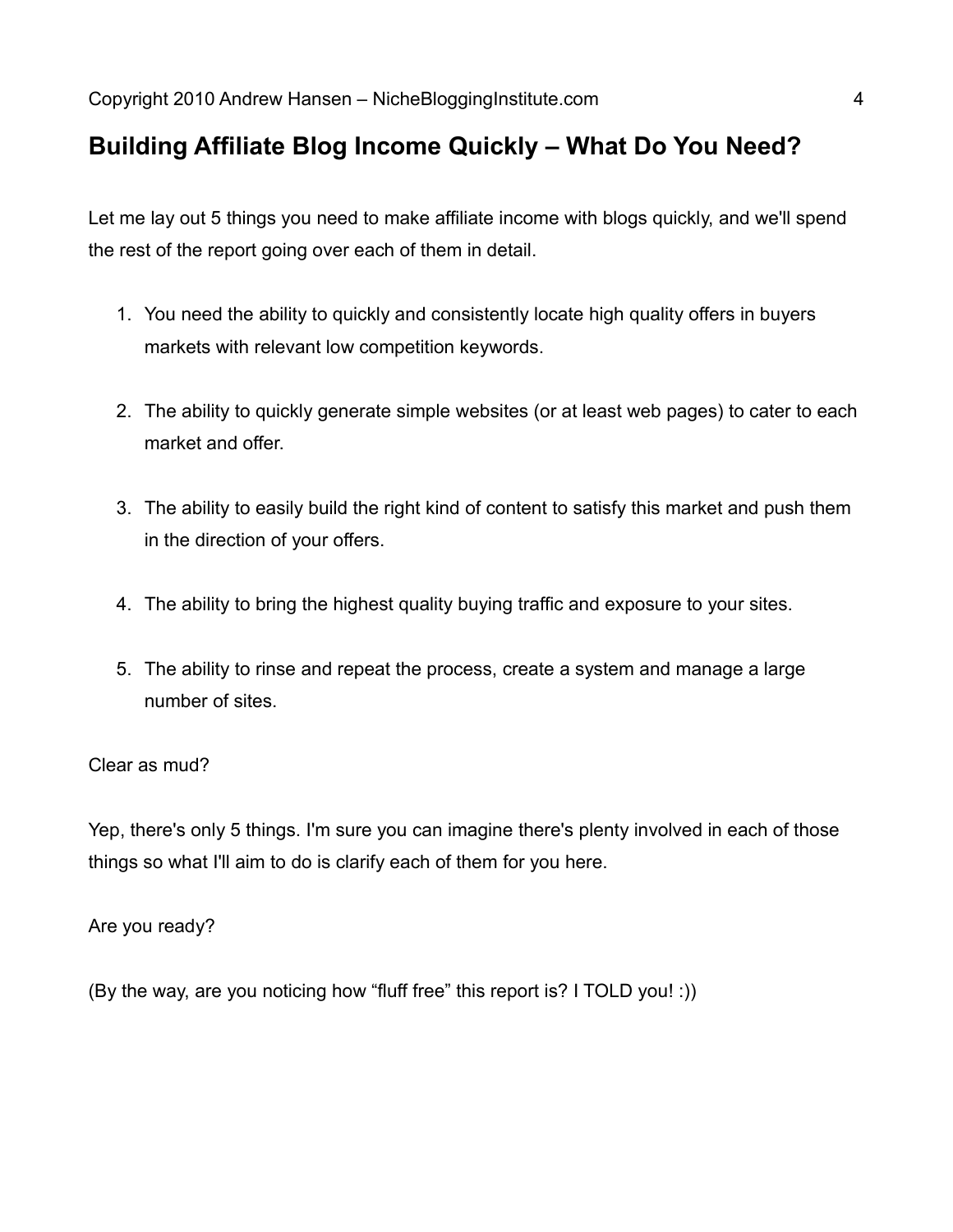## **Finding High Quality Offers And Buying Niche Markets**

This is where I have to explain to you a vitally important principle. Perhaps THE most important principle of this entire process. This'll take a moment, but by golly you better read the WHOLE thing. :)

Let me start by talking about "The Easiest Money You Can Make Online"...

What do you think it is? **What do you think is the EASIEST money you can make?**

Many methods of making money online focus on being able to find a group of people interested in something, and working out how to sell them on a product. You have to "build relationships", write "sales copy" and various other things to try to convince people who may well not want to be convinced, to spend their money with you. There's nothing wrong with that model and it can work very well, but I think there's a better way.

Let me offer you an example.

Right now, I, Andrew Hansen, want to buy an Amazon Kindle (the electronic reading device). My friend Steve, is interested in electronics and likes reading, but he doesn't know about the Kindle.

When I say I want to buy a Kindle, I REALLY want one. I know all it's features, I know everything it does, I know how you can buy the books digitally for super cheap and begin reading them immediately... I KNOW it's awesome and I'm currently trying to work out a way that I can buy one without being in the United States (I'm from Australia).

Steve on the other hand, doesn't know about the Kindle. He might be interested in it if he saw it, but he doesn't at this point, want to buy it.

Now here's the question: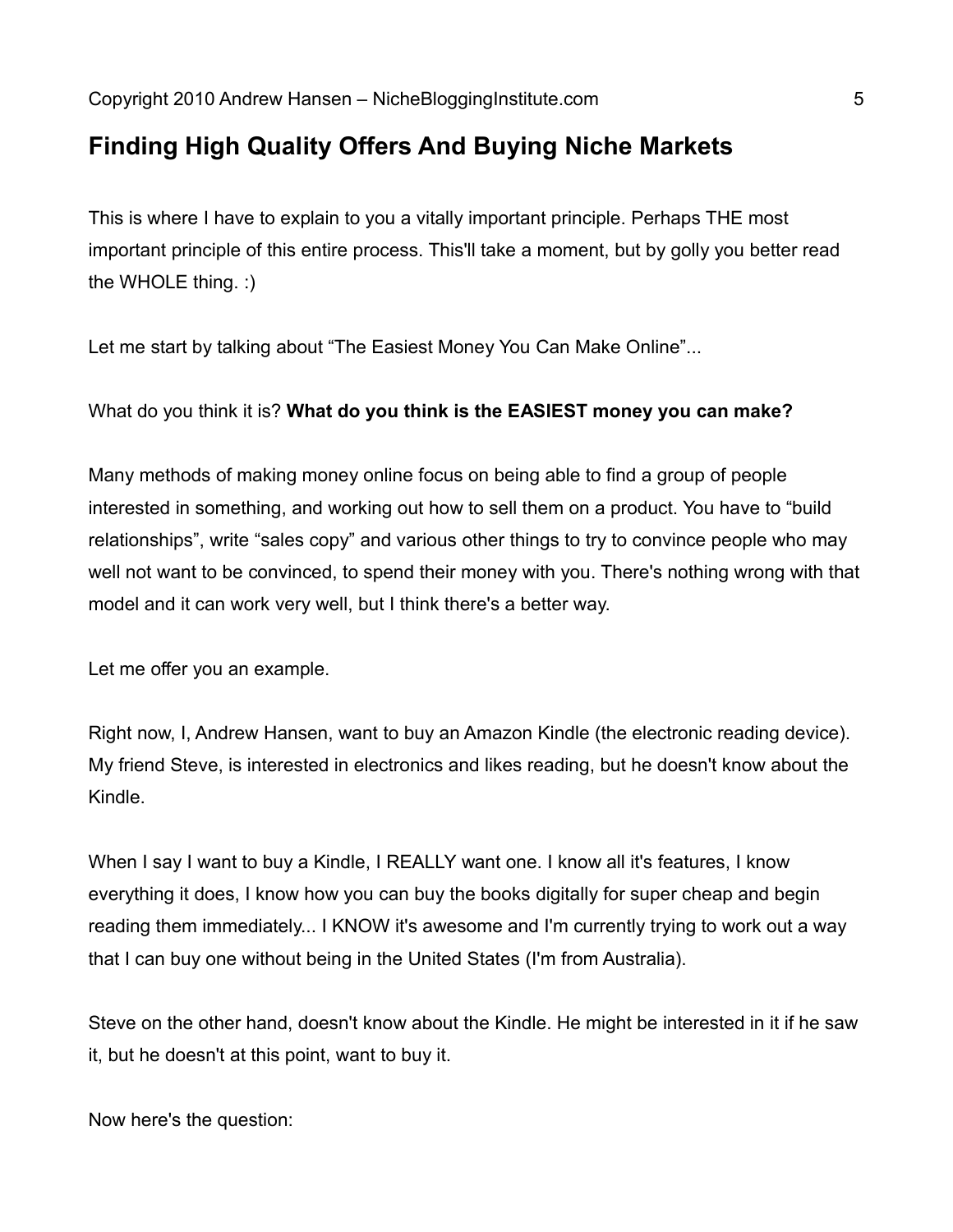If you were Amazon.com (who sells the Kindle) and you had 1 Kindle to sell, would it be easier to sell the Kindle to me, or Steve?

The answer is obvious right? You wouldn't need to sell it to me! I don't need any convincing, I don't need a sales pitch, I already want it and if you bring one near me with a "For Sale" sign on it, I'll be doing my best to rip it out of your hands while throwing my cash at you!

If Amazon wanted to sell the Kindle to Steve however, they'd have to give him a sales pitch. They'd have to tell him all about it, they'd have to convince him that it was worth the money and they'd have to prove to him that he'd be satisfied with his purchase. Since Steve has a broad interest, they might well be able to do it, but it's going to be far more difficult than trying to sell to me, the already pumped and rabid hungry buyer.

This report is about how to sell to ME... or rather, people like me with my Kindle. That's why there's no selling.

Next question is, how do you FIND people like me??

#### **The Internet, The Only Place To Find "Me's"**

How do you find people who already want to buy things? Not just people who want to buy things, but people who want to buy one specific thing BADLY.

If you walk around a shopping mall, you see thousands of people who want to buy "something" but you don't know what they want unless you physically go and ask each one.

But the Internet... oooooh it's a different story.

With the use of search technologies (that we'll talk more about later) you can locate groups of people (groups that have thousands, tens of thousands, hundreds of thousands of members)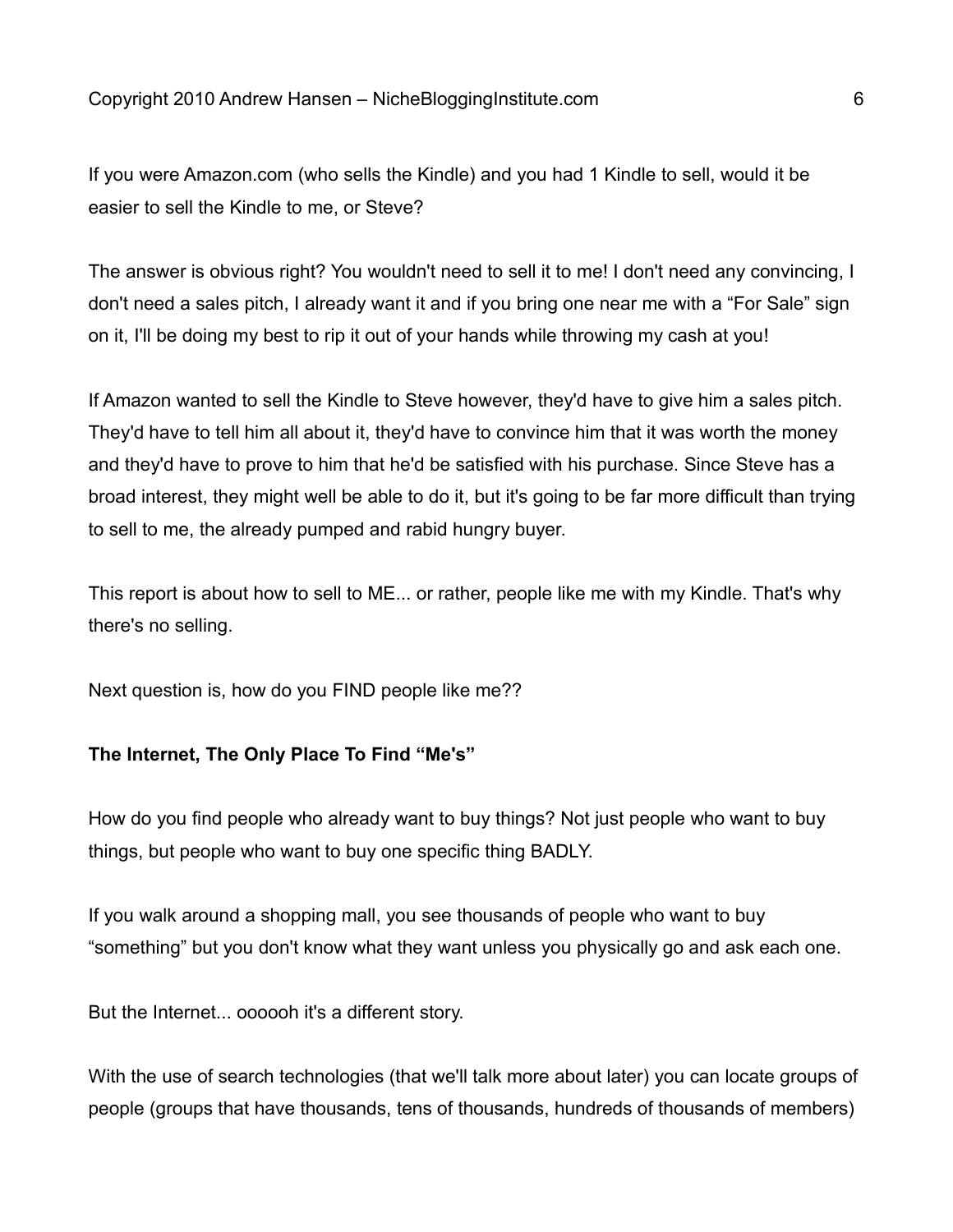Copyright 2010 Andrew Hansen – NicheBloggingInstitute.com 7 who have already stated that they are looking to buy a specific product.

In effect, you can within seconds find ME's for millions of products! And why is that a good thing? Because it means you can make money by pointing people in the direction of things they ALREADY want to buy!

Let me stop for a moment and make sure the importance of this statement is clear. This took me years to work out, many hours in front of the computer, many failures online, much heartache. **This is not the same as finding a "niche market". In fact it's quite different.**

Finding a niche market is great but it doesn't guarantee anything. Let's say you identify that "dog training" is a niche market online. Yes it is a niche market and yes, they're looking for information... but what do they want to buy? DO they even want to buy anything? You don't know! They might, but it's hit and miss.

The difference with this method is that you're interrupting people who ALREADY want to buy, and you're simply pointing them in the direction they ALREADY want to move in.

It would be like you're the assistant in a book store, and someone comes up to you and says "where can I find Harry Potter And The Philosopher's Stone?" and you said "It's just back there, the top shelf of the third row" and you EARNED A COMMISSION for doing that.

That's what we do with this business model.

If you think that sounds cool, it should! Like I said, I believe it to be the easiest way to make great passive income online.

# **LENGTHY EXPLANATION OVER – RESUME FLUFF FREE COOLNESS**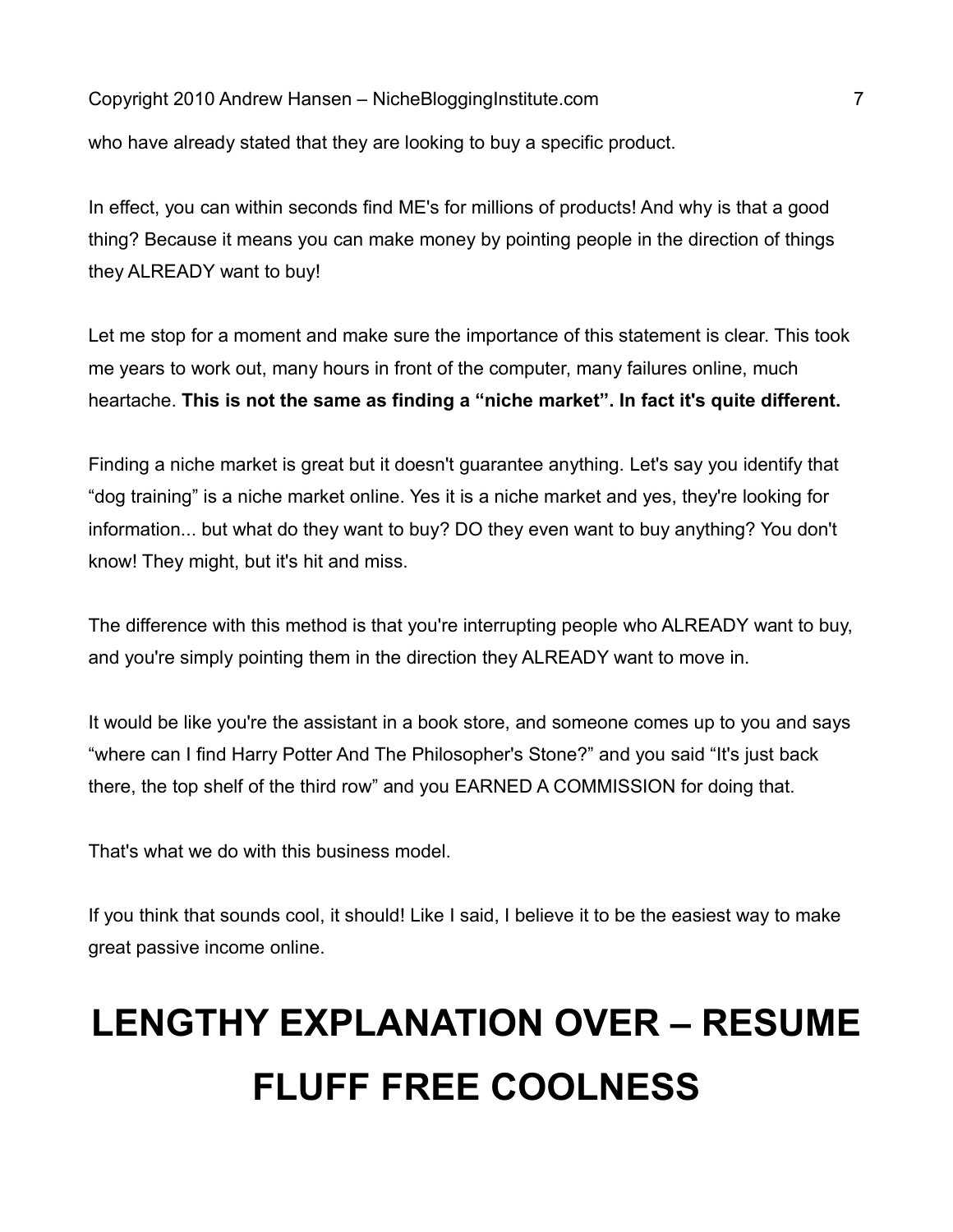## **Find Some "Buyers" Now**

So let me show you exactly what I'm talking about.

Firstly to start finding these groups of "buyers" you need to get familiar with the following little tool.

#### <https://adwords.google.com/select/KeywordToolExternal>

This tool (revolutionary isn't it... bet you've neeeeever seen it before :)) lets you easily find out how many people are looking to buy certain items. You type a word in the search box (like the name of a product for example) and you'll be presented with a number which is how many people searched for that term, and thus how many people had interest in that product.

Here's an example:

#### Results are tailored to English, United States Edit

| How would you like to generate keyword ideas?              | Enter one keyword or phrase per I                        |  |
|------------------------------------------------------------|----------------------------------------------------------|--|
| • Descriptive words or phrases<br>(e.g. green tea)         | buy kindle                                               |  |
| Website content<br>(e.g. www.example.com/product?id=74893) | Use synonyms<br>▶ Filter my results<br>Get keyword ideas |  |

|              |                                                           |                                       | Choose columns to displa          |
|--------------|-----------------------------------------------------------|---------------------------------------|-----------------------------------|
|              |                                                           |                                       | Show/hide columns                 |
| Keywords     | <b>Advertiser</b><br>Competition 2                        | <b>Local Search</b><br>Volume: June 2 | Global Monthly<br>Search Volume 2 |
|              | Keywords related to term(s) entered - sort by relevance 2 |                                       |                                   |
| buy kindle   |                                                           | Not enough<br>data                    | 8,100                             |
| buv kindling |                                                           | Not enough                            | 210                               |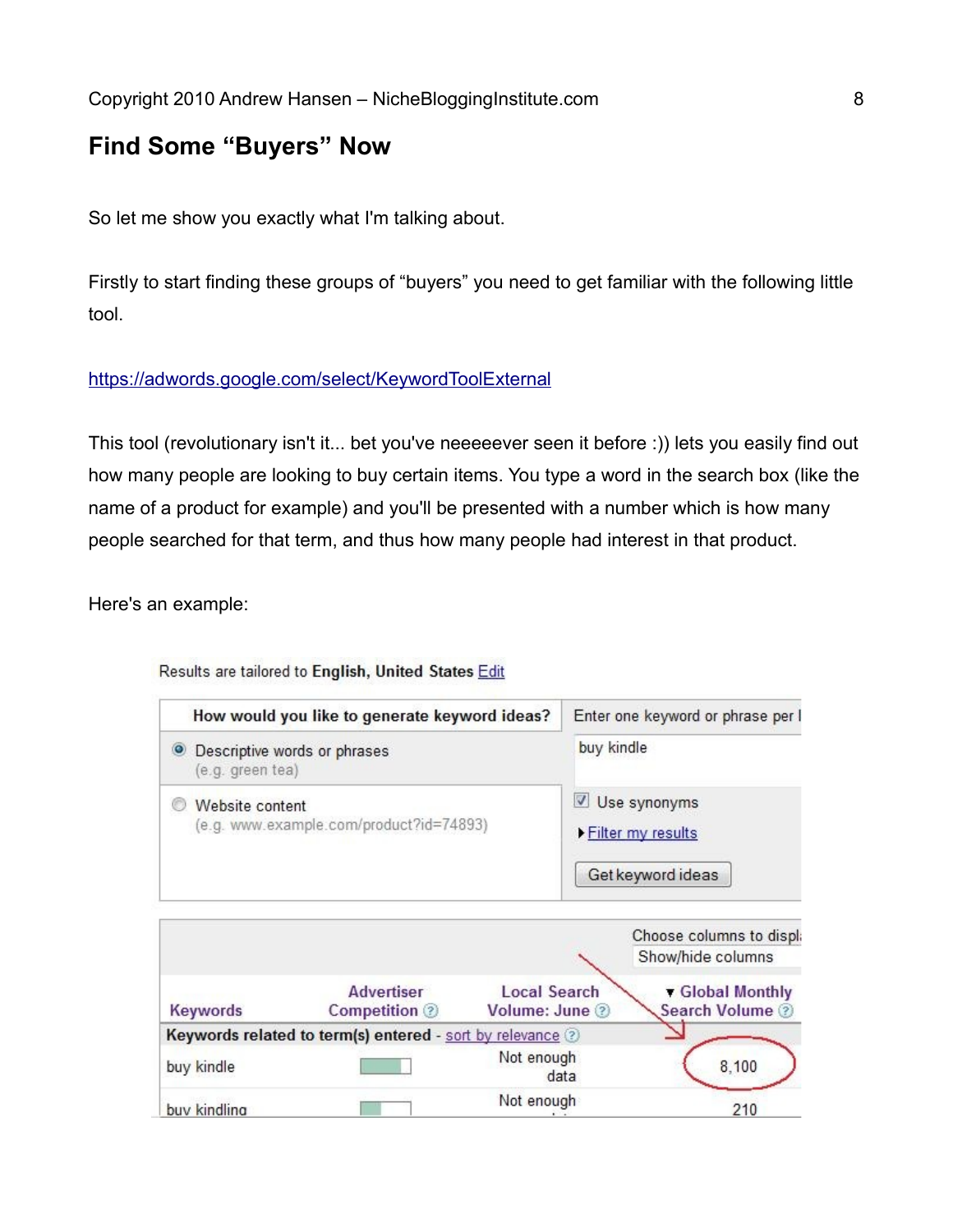As we can see from this search, there are 8100 people who are wanting to buy an Amazon Kindle!

8000 people who would rip an Amazon Kindle out of your hands (or off your website) if you if you showed them where to get one... Interesting huh? So how do you know that they are "buyers"?

There are two MAIN types of people, or searchers, that you can be fairly certain are buyers. These are the main ones but there are many more. They are:

- 1. People searching for "buy XYZ"
- 2. People searching for "XYZ"

You might think people searching just for XYZ (the name of a product) are not necessarily buyers, but let me explain why a lot of the time they are.

Think about the last time you searched for the name of a product in Google. It was likely after you saw an advertisement for it on TV or on the radio and you had some interest in it. You had enough interest that you wanted to either find more information on it, or find out where you could buy it if you DID want it. In the business, we'd say you've been "pre-sold". You might have already seen a sales pitch for it (like an infomercial) and now you need the nitty gritty details, some information, and a push in the right direction to actually purchase it.

And as people like us, using this model to make money online, that's what we're in the business of providing... nitty gritty details, information, and a push for our visitors in the right direction. (note: no selling).

Fortunately for us, there are THOUSANDS... (maybe millions?) of product related searches on the Internet. Which is, thousands of groups of people who we could make money by providing information to.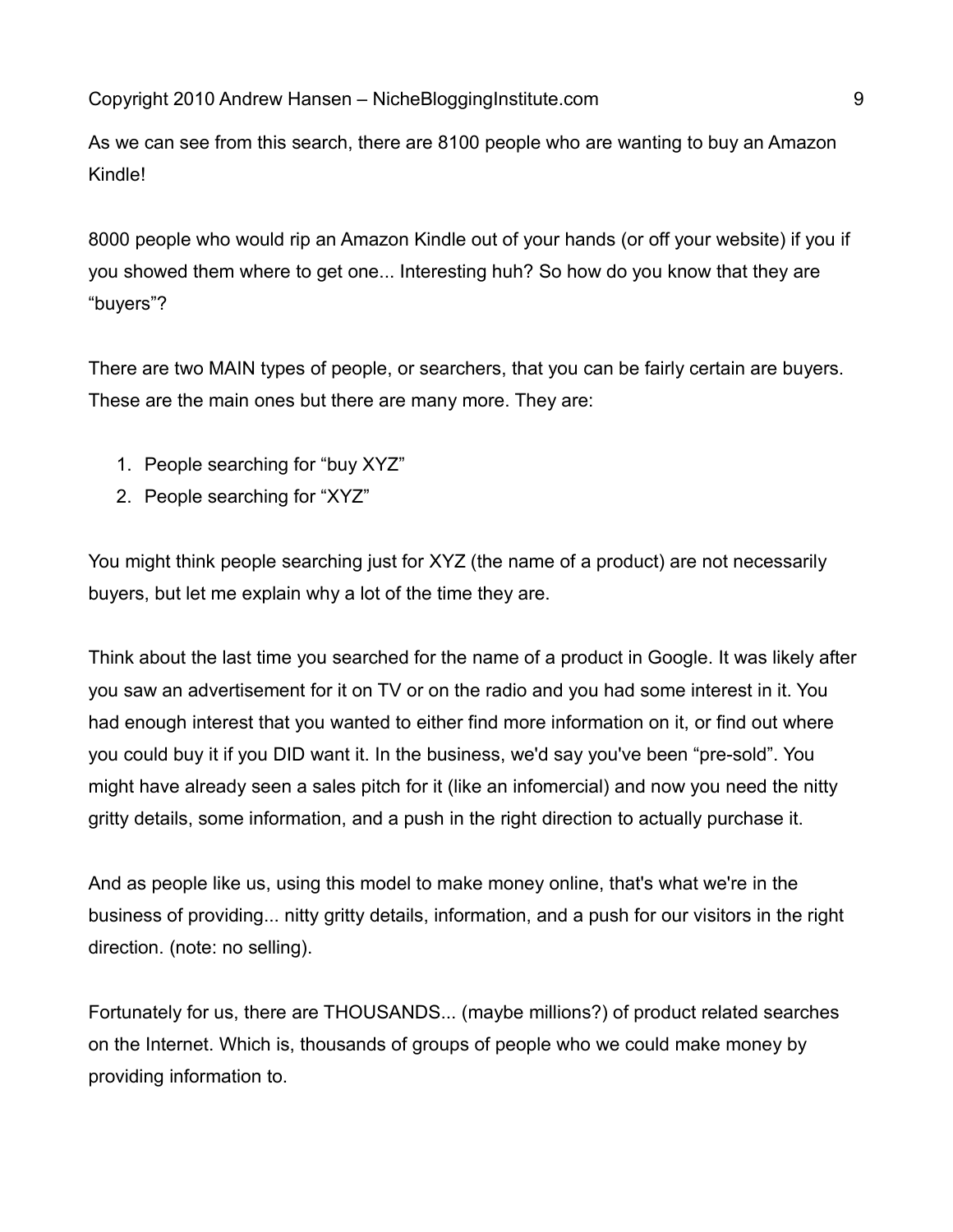## **Great Place To Start Immediately?**

You want a killer place to find not only products that are getting searched for, but ALONG WITH affiliate programs that you can use to push people towards those offers... a lot of times for FREE (meaning the reader doesn't even have to spend money in order for you to get paid?)

Here it is:

#### **[http://offervault.com](http://offervault.com/)**

I LOVE Offervault. Basically it's just a listing of affiliate offers from about 30 different affiliate networks all over the web. Stop searching through network after network and get all the info from one place, that's what I say.

You can type any subject into Offervault imagineable and it'll show you products related to that topic.

You find those products, you take them over to the Google Keyword Tool we talked about earlier and you can see if they've got active "buyers". If they do, you can then do a competition search in Google by searching: "keyword" (like that, in quotes) to see how many other competing pages there are (see "XXX XXX results, just under the search bar). If it's a reasonably low number, say under 50 000 (just a bench mark, higher than that is doable, lower than that is awesome) and you don't see lots of results on the front page like Wikipedia, about.com, amazon.com, etc you might just be on to a winner.

The great thing about searching through Offervault is that as soon as you find a product, you've ALREADY found the affiliate program, the details of it are right there. You just need to follow the link and sign up to begin promoting and earning commissions!

I made a tonne of videos on using Offervault for our **[Niche Blogging Institute](http://goo.gl/pP6yr)** members so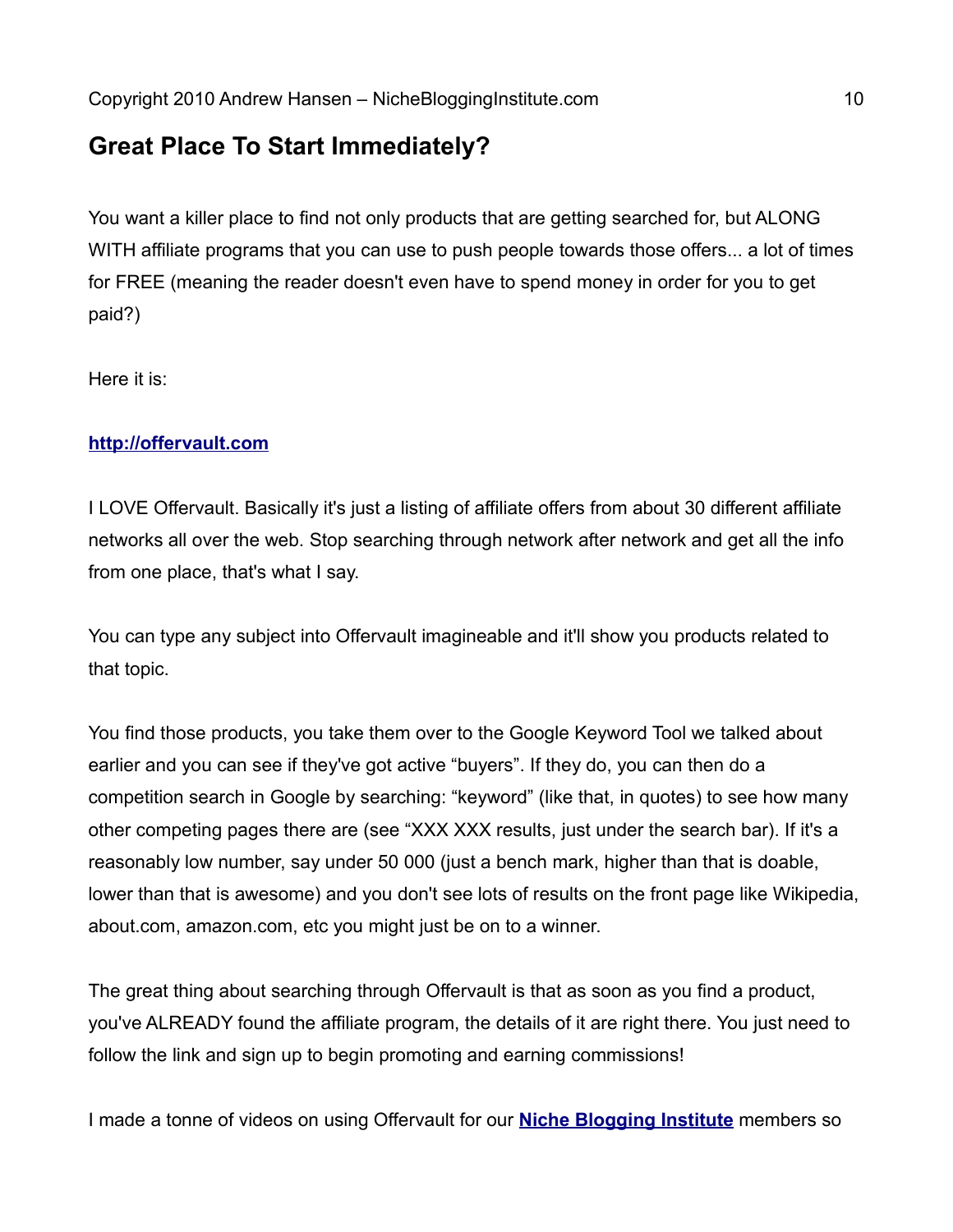forgive me if I'm ranting on about it :)

Anyway, you need to play around with this whole process alot, because remember that what you really need is not just a single product that has buyers, that's not going to make you rich... you need:

**"The ability to quickly and consistently locate high quality offers in buyers markets "**

You need a SYSTEM. But for now, when you've got one of those offers, it's on to step 2... Setting up a blog to capitalize on these hot buyers markets!

# **INSERT (BRIEF) MANDATORY SHAMELESS SELF PROMOTION :)**

**...** 

**...**

If what you're reading is making sense so far, you might well like to check out...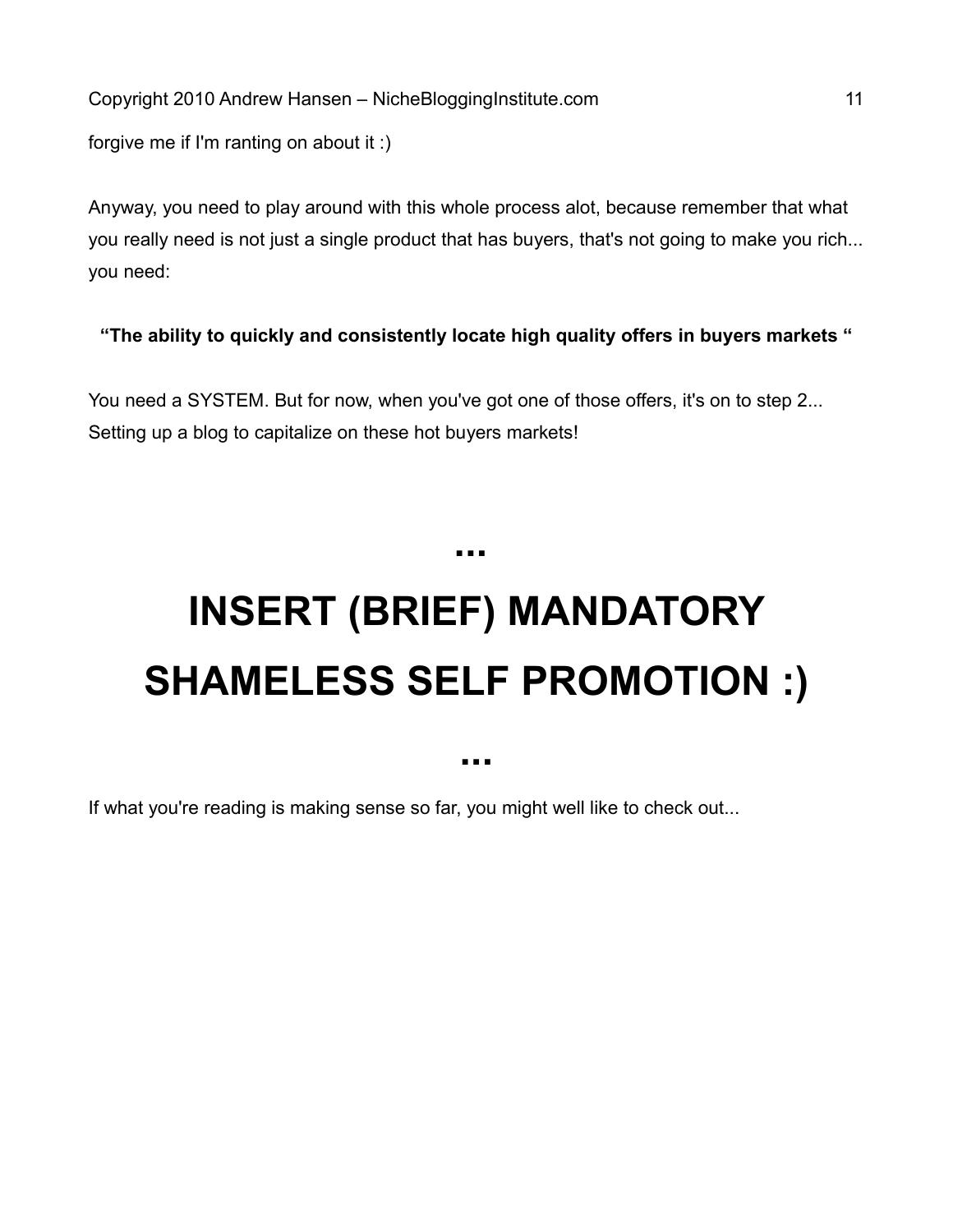

The strategies we're discussing here are the basis for our learning center at The **[Niche](http://goo.gl/pP6yr) [Blogging Institute](http://goo.gl/pP6yr)**.

## **The only difference is we're focused on doing as much of the process as we can FOR you, so the barriers are eliminated and you have the highest possible chance of extreme financial success with the method.**

I won't ruin the surprise by telling you HOW, but suffice it to say that for example, finding these hot buyers markets that we've just talked about? NBI members get buyers markets handed to them.

Soon we'll be discussing creating perfect content to make sales to these these targeted buyers... That's something NBI members don't have to worry about.

And most importantly, the nitty gritty details that no short free report could cover... at the Niche Blogging Institute it's available in abundance. On screen video training on each step of the process that you can watch and copy to duplicate the strategies of the most highly successful affiliate bloggers.

If you haven't yet, I highly recommend (when you finish this report) you click one of these links and head over to the **[Niche Blogging Institute](http://goo.gl/pP6yr)** and check it out for yourself.

# **--- END SELF PROMOTION :) ---**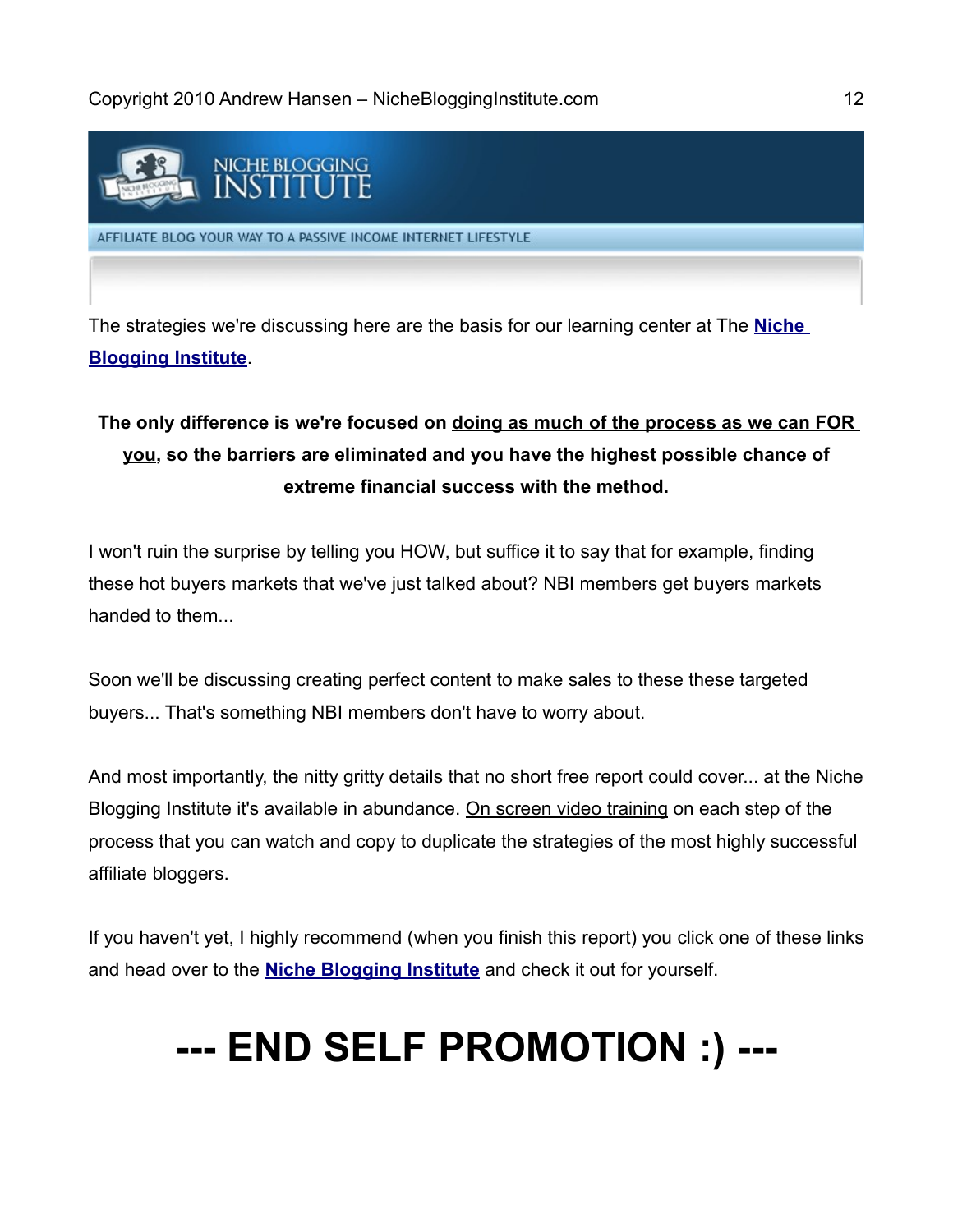## **Time To Capitalize - Here Come The Blogs!**

Now it's time to put up a blog with a view to capitalizing on the search traffic of these crazy converting markets.

At this point, you can take one of two directions. This is an ongoing debate amongst affiliate marketers. It's called "few sites or many sites".

Your options are, to create one site for every product you find and devote that site to anything and everything to do with that product and all the keywords that surround it. This is how I started out. I can tell you from experience this works perfectly well. You just have to be aware that one site isn't going to make you rich. The goal of this method is to continually be building these little profit centers and have each contribute a little bit to your total income.

The other option is to find multiple products that are of the same kind, and build one big site that has pages, maybe categories devoted to each one. The pros of this method are that you save on domain name costs, and all your pages get to grow in authority as a result of the growth of the others (leverage). The cons are that you lose a little credibility (can you be the expert on Kindle's AND Iphones? Up to you.) and you lose a little flexibility (once you've picked one big category, you have to keep looking for products in that category).

There's even a middle ground, which is a medium number of medium sized sites. The sites don't focus on one product but you don't just have one of them either.

Really it's up to you. Any of these will work so it's up to you to play around and see what you like best.

Once you've made that decision, you can move on to...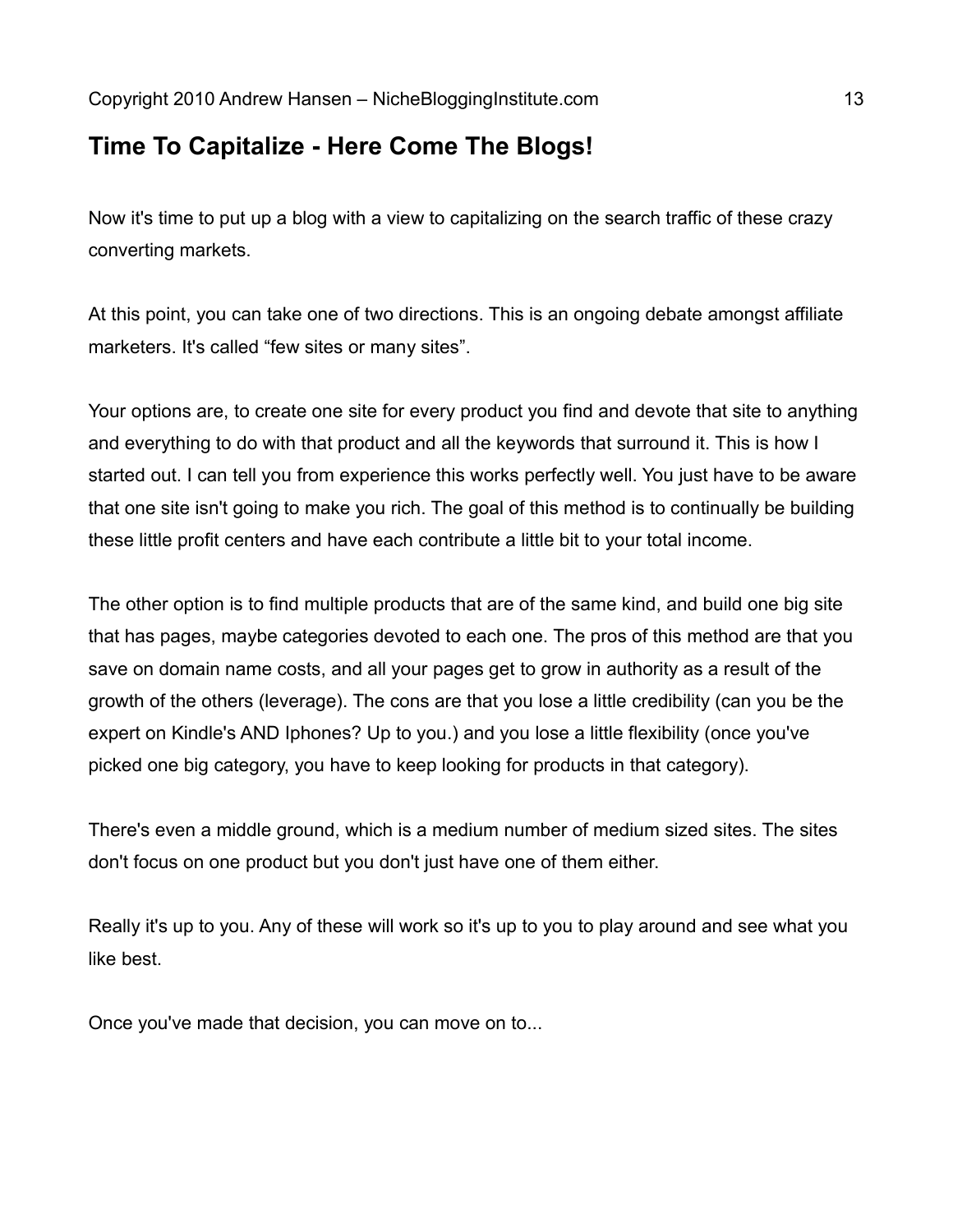## **Two Kinds Of Optimization Your Blog Needs**

First you might ask why I'm skipping the step of actually MAKING your blog. The only reason is that it's so easy and this is not a technical manual (on how to install wordpress or anything like that, there's plenty of those around) so we don't have time for it.

So let's just go with. Now you buy a suitable domain name and install a Wordpress blog on it. Don't think too much about the domain name and get WP installed however you can (for now)

**While we're on the subject**, you MIGHT like to check out a pretty amazing piece of software (which I MAY be the owner of ;)) that is undisputed master tool for quickly creating multiple highly optimized blogs and promoting them AND managing them all from one control panel. You can check out that tool, **[Firepow](http://goo.gl/SuXWG)** here.

Now it's time for another little explanation. Shorter than the last one, but it's also important.

When you create your blogs, you need to be constantly thinking of 2 kinds of optimization. One any more than the other and you're screwed. Focusing on one too much will mean tonnes of traffic that you can't sell a thing to, and the other will mean a blog that your 3 readers are madly in love with. I'm talking about:

- 1. Optimizing your blog to please the Search Engines
- 2. Optimizing your blog to please your Readers

Theoretically they both should be the same thing, but in practice they're not always aligned.

You need to do the things that the search engines like to ensure the greatest possibility of rankings but you also need to optimize not just to PLEASE your readers but to perfectly DIRECT your readers towards your affiliate offers too.

Let's expand...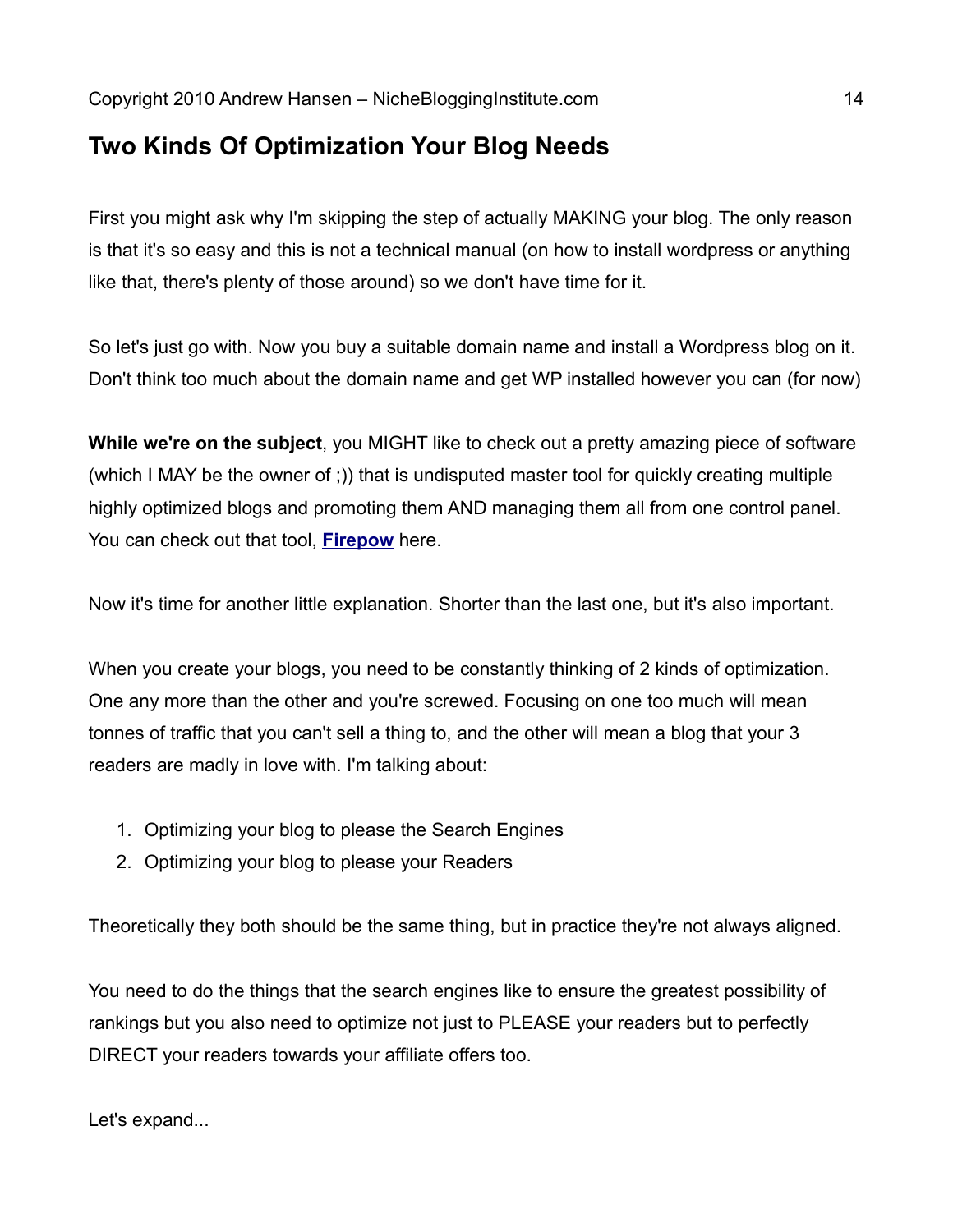## **Optimizing For The Search Engines**

Before we get into this, it's important to make two notes.

First we need to note that with this method, search isn't your ONLY form of traffic. There are other strategies that integrate with search and operate as well as search that can guide you to higher and higher levels of traffic.

It's also important (maybe more so) to note that with these offers, more than anything, it's the TARGETEDNESS of the traffic that counts. The reason that you'll sell stacks of these products is that you're selling to people who are already sold... remember that. You can go and start up a Social Media campaign and you won't get anywhere near the level of targetedness and CONVERSION on your traffic as you will from the search engines. You don't need a blog that gets a million visitors to make money, you just need the RIGHT visitors, and that's what a good search campaign can give you.

Ok, now that's out of the way, we can get into how it is we actually please the search engines. Basically these strategies are based around giving each piece of content (post or page) that you add to your blog the highest likelihood of a front page ranking in the search engines for one of those buying keyword phrases you found.

The first step to that? **On-page SEO.**

On page SEO for blogs means making sure the pieces of content you add are properly targeted to the keywords you want to rank for. You should aim to create one blog post that's targeted to each keyword that you found was searched related to your product. So if you found that the keywords

kindle buy kindle buy kindle DX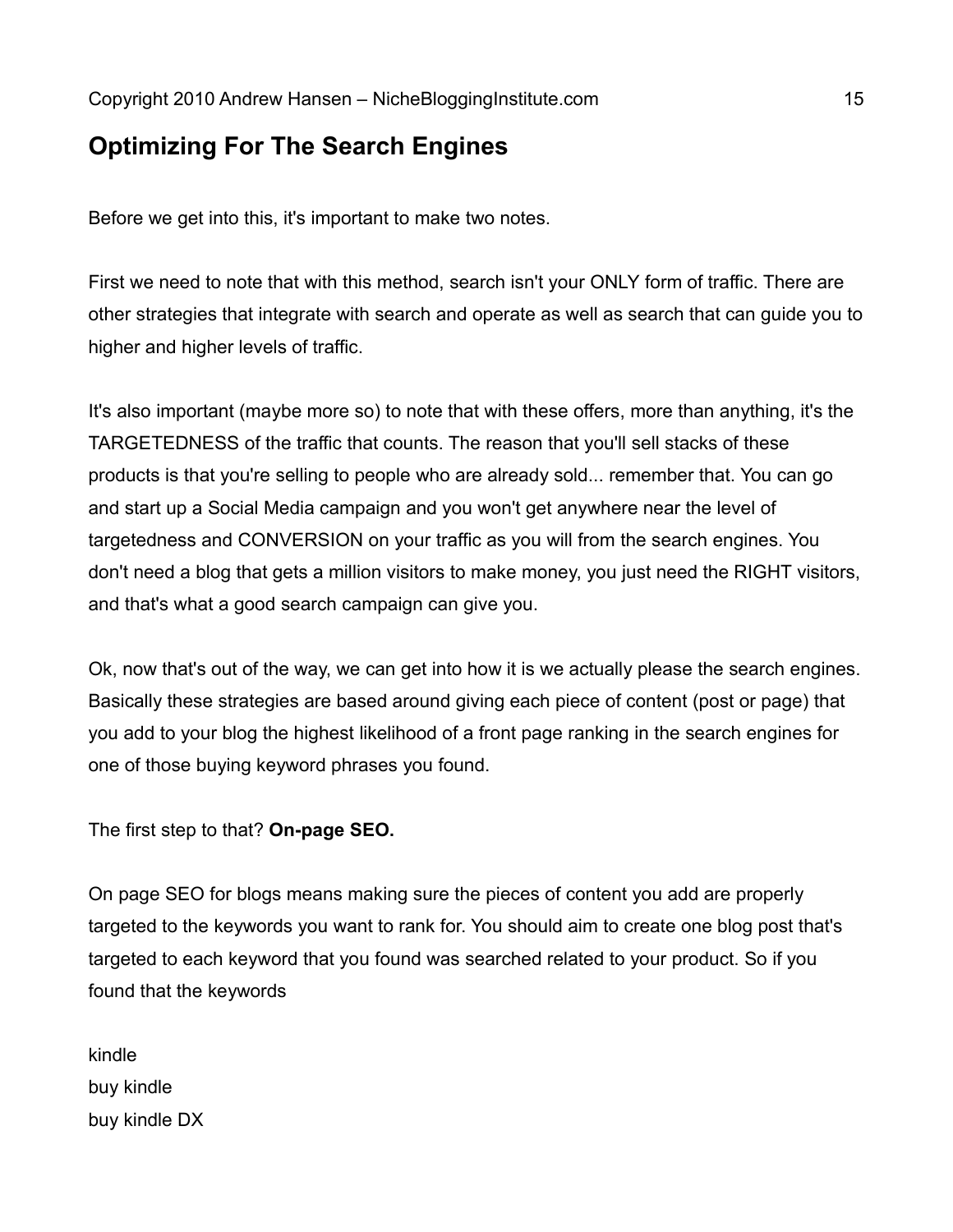Were searched, then you'd make a blog post that targets each of those terms. When I say TARGET, here's what I mean:

- 1. You have the keyword in your blog title. So you make a blog title like: "Kindle DX: A Decent Review." This means...
- 2. You'll have the keyword in your blog post's URL like this [http://yourblog.com/kindle-dx](http://yourblog.com/kindle-dx-a-decent-review)[a-decent-review](http://yourblog.com/kindle-dx-a-decent-review)
- 3. You'll mention the keyword in the body, once or twice.
- 4. Use the AllinOneSEO plugin to include the keyword in your meta description and keywords.

And there's more here, but for the sake of brevity, we'll move on.

Second thing, after on page SEO, is your site structure. You need to have a quality, always updated XML sitemap. You need a quality robots.txt that lets the search spiders access your site in the most efficient way possible while preventing them from hitting the pages you don't need indexed.

You need an internal linking structure that doesn't spread your pagerank too wide and that doesn't give you unnecessary duplicate content (happens a lot on most blogs).

And there's more here too.

WP blog SEO can get pretty dense but keeping to some simple principles like we've mentioned here in combination with everything else, can be enough to get you the rankings you need in SUPER low competition markets. Don't forget that low competition part either. That's the part that allows you to get these rankings without being an SEO master!

Now we can look at the next kind of optimization.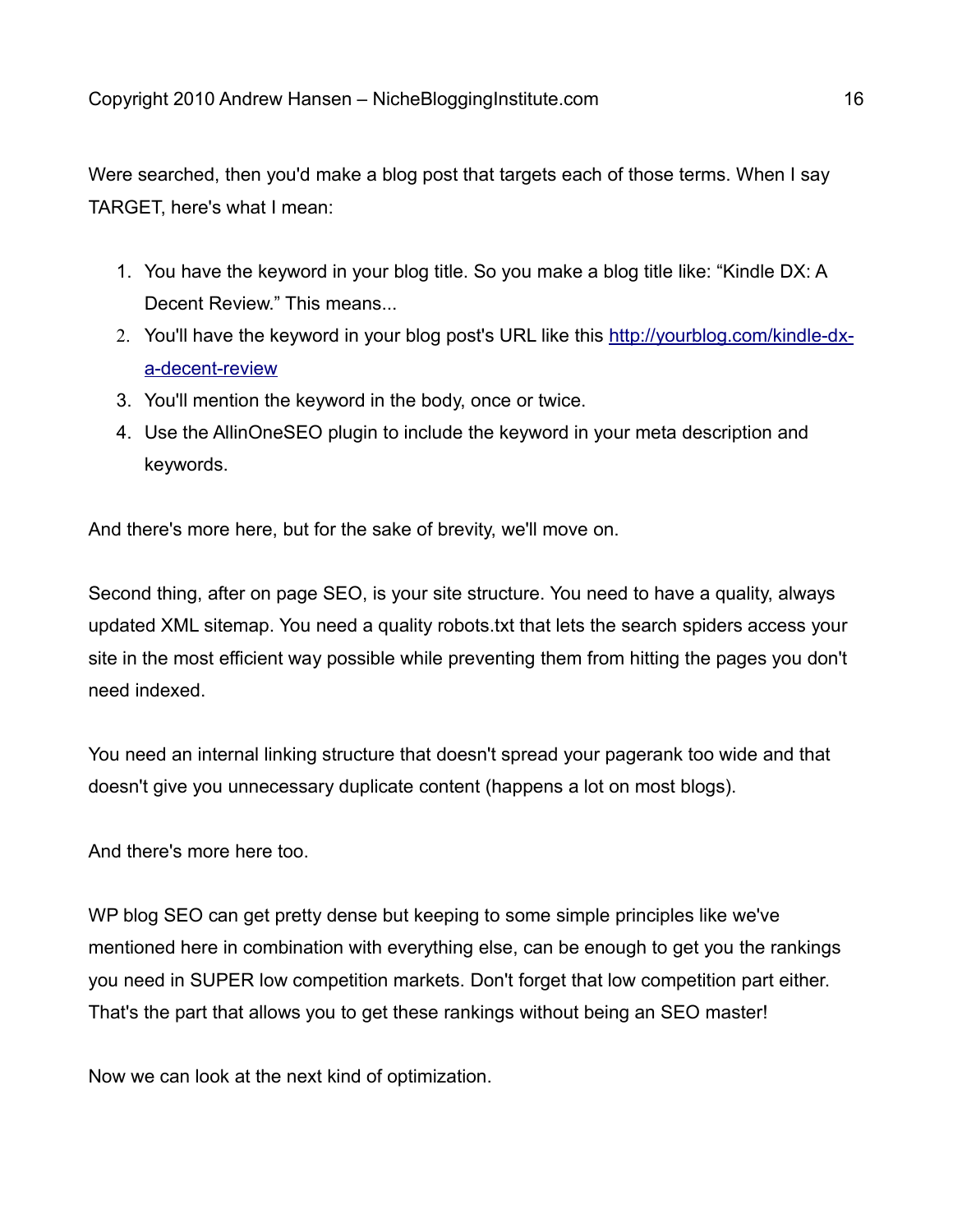## **Optimizing For Conversions**

Note here. The biggest factor that determines how many sales you make is the conversion rate of your offer page (the sales page of the offer you promote) which unfortunately you have no control over. This is why you need to make sure you choose to promote the right offer that has all the features of a great offer page. We don't have time to go over them here fully, but I discuss them at length at the [Niche Blogging Institute.](http://goo.gl/pP6yr)

Assuming your offer page converts (that is your merchant's sales page), your job is to push as high a percentage of your visitors as possible, TO that site, to that offer to ensure maximum commissions and sales.

How to do that is a whole study in itself. It's a combination of technology, and psychology. But we can talk about a number of the features here.

It's also worth noting here that blogs can be extremely ANTI conversion if you don't use them right. In the ultimate converting sales letter, you're moving your reader in a certain single direction and minimizing the options for them to take any action that's not what you want. With a blog it's hard to do that. There's sidebar widgets, the ability to comment, to share, and more. When the user reaches the point of action, which do they do? You have to set your blog out so as to be able to control that if you're looking for affiliate sales.

Number one is to keep your blog clean. Don't bother with a huge number of sidebar widgets, archives, meta links, all that fluff. Get rid of it. Same goes for the bottom of your post content. For this kind of blog, there's no need for "share this" (you don't want people to send a tweet about your review offer when they're in the middle of a buying process... you want them to click your affiliate link!) or any of that. Your goal is to push the reader to the product they're already wanting OR to push them to further information on your site about that product.

That might sound pretty extreme and any real "blogger" will admonish the above advice, but again you have to understand this isn't every day blogging. This is using blogs for a very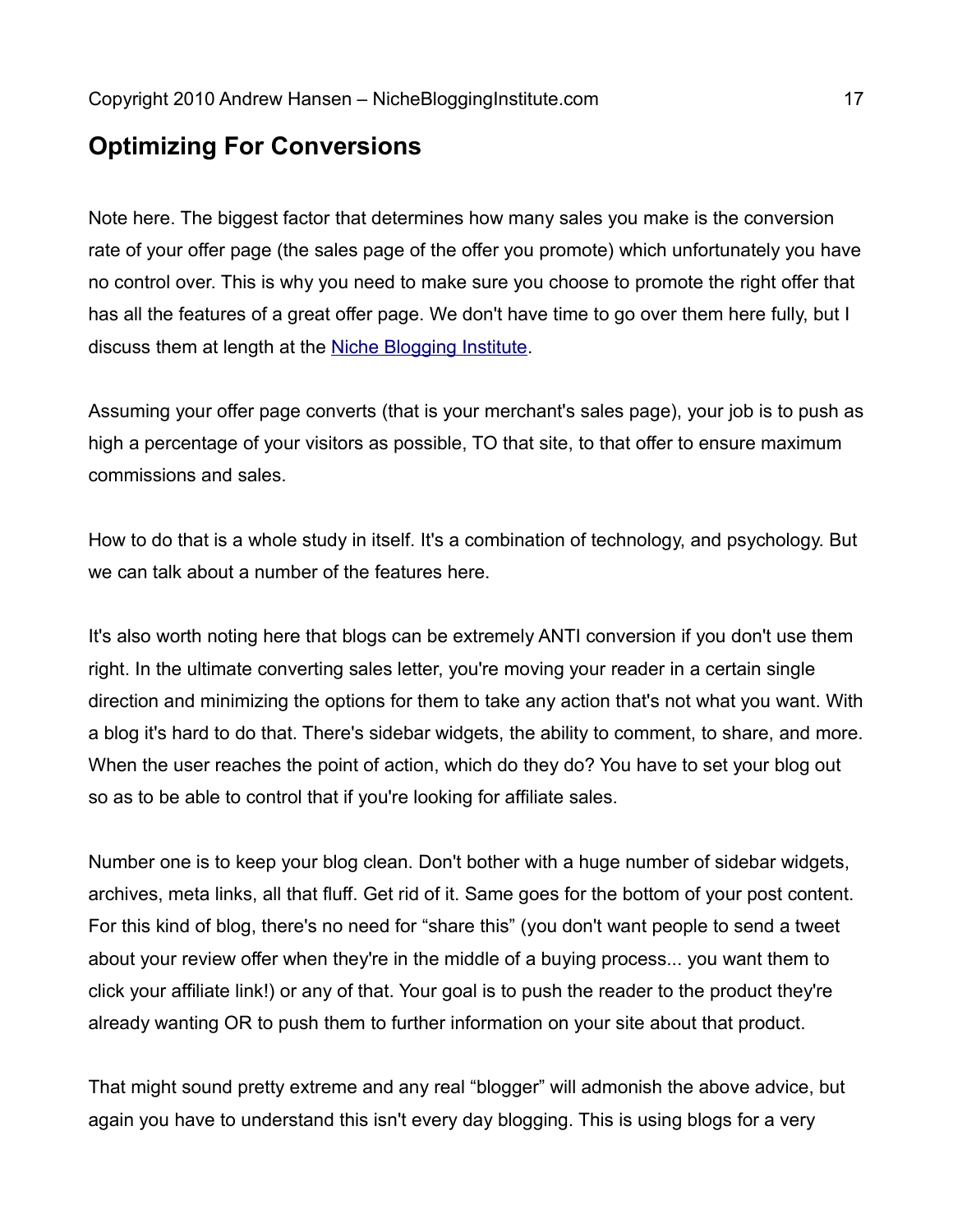specific, informant/reviewer purpose in order to make affiliate sales.

Next we come to inserting your affiliate links and making a call for the reader to take the action you want them to take. Here's a few ideas to maximize the click through rate on your blog posts (which are really landing pages, presell pages, review pages... whatever you want to call them):

- 1. Don't just put a single affiliate link at the bottom of your posts. Many people won't read right to the bottom so make sure you get an affiliate link, even a call to action in the middle of your posts too.
- 2. Use graphic banners AND text links. Some people's eyes are taken by banners, and some people are readers. Your pages need a written call to action and a graphic one to ensure greatest CTR.
- 3. When you are writing your call to action, give them a clear action to take, tell them what they'll see when they take it, and if it's appropriate, give them a good reason, or an incentive to do so.
- 4. Don't put big chunks of text together. Space your content out so there's no more than 3 lines of text in one paragraph. Dense paragraphs put people off reading and intimidate people and stop them from reading your whole pitch.

And there's plenty more.

That's how to put in your affiliate links and maximize CTR but we kind of skipped the actual "creating content" part, so let's back track a little to make sure we get the production of our content right.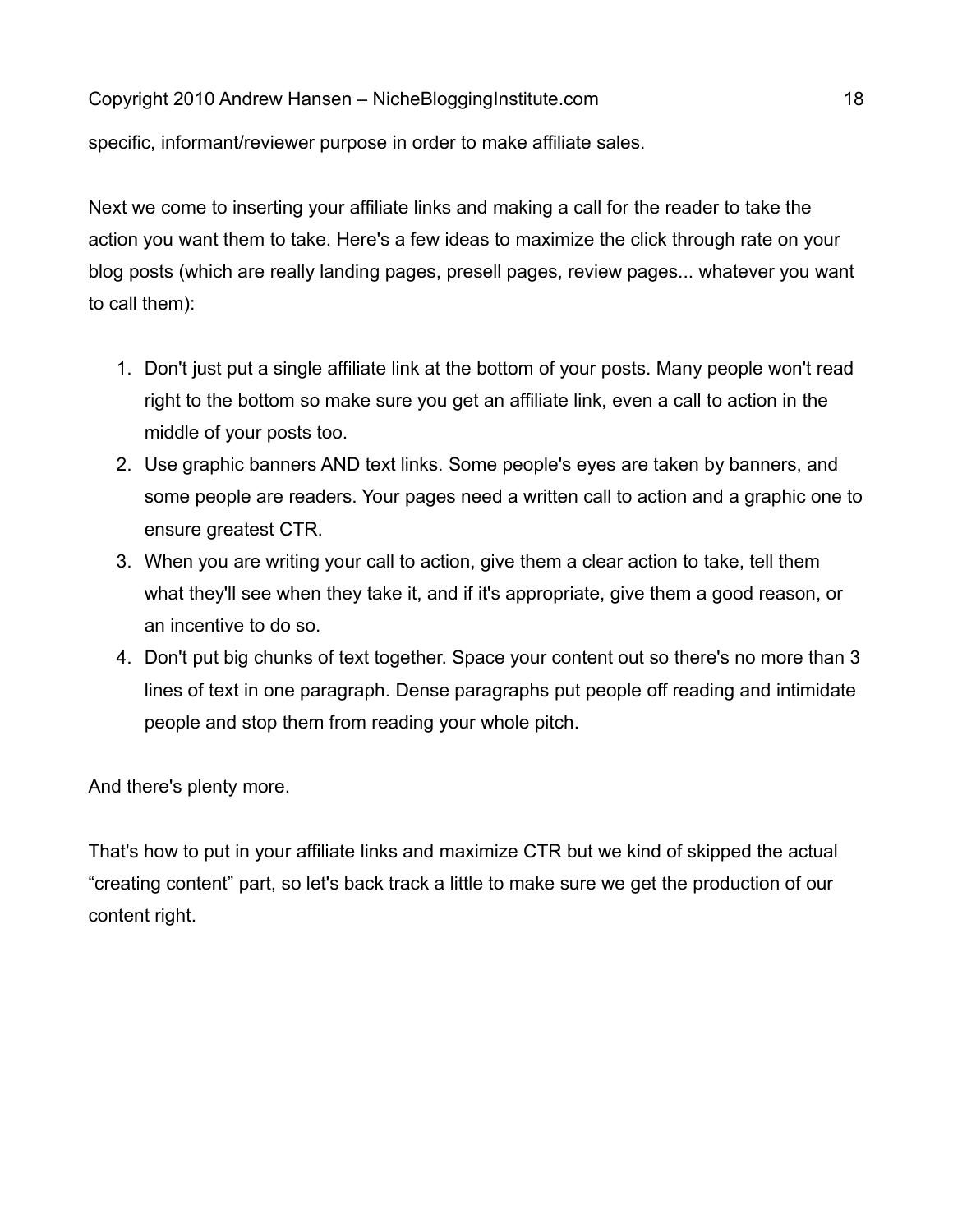## **Creating Content For This Type Of Visitor**

You'll remember the 3<sup>rd</sup> thing you needed for success with this method was:

## **The ability to easily build the right kind of content to satisfy this market and push them in the direction of your offers.**

Creating content for these people is different to your every day content creation. You have to do certain very specific things with your content on these sites. It has to be a unique combination of informing, reviewing, and selling.

First and foremost, remember:

You're not a sales person. The more salesy you are on this type of site, the less you'll sell. Remember, your readers when you use this strategy are people who have already HEARD the sales pitch. They need information, and a gentle nudge, that's it.

So what you do is you give information first. You give the kind of information that has come from people who have bought and used the product. And even if you personally haven't, that information isn't hard to find. You can search forums and elsewhere online to look at the views and experiences of people who HAVE used this product and you can create content that talks about that.

The information you can give can be of many kinds:

Special details that the TV (or newspaper) sales pitch doesn't necessarily give. (always easy to find online)... subjective opinion type critiques that a user of the product would typically give... anecdotal type content like stories of experiences of users of the product. That's the informational stuff, but at the same time you can (do this second)...

Mention the main claims of the product's creators (mention that they ARE "claims" - so you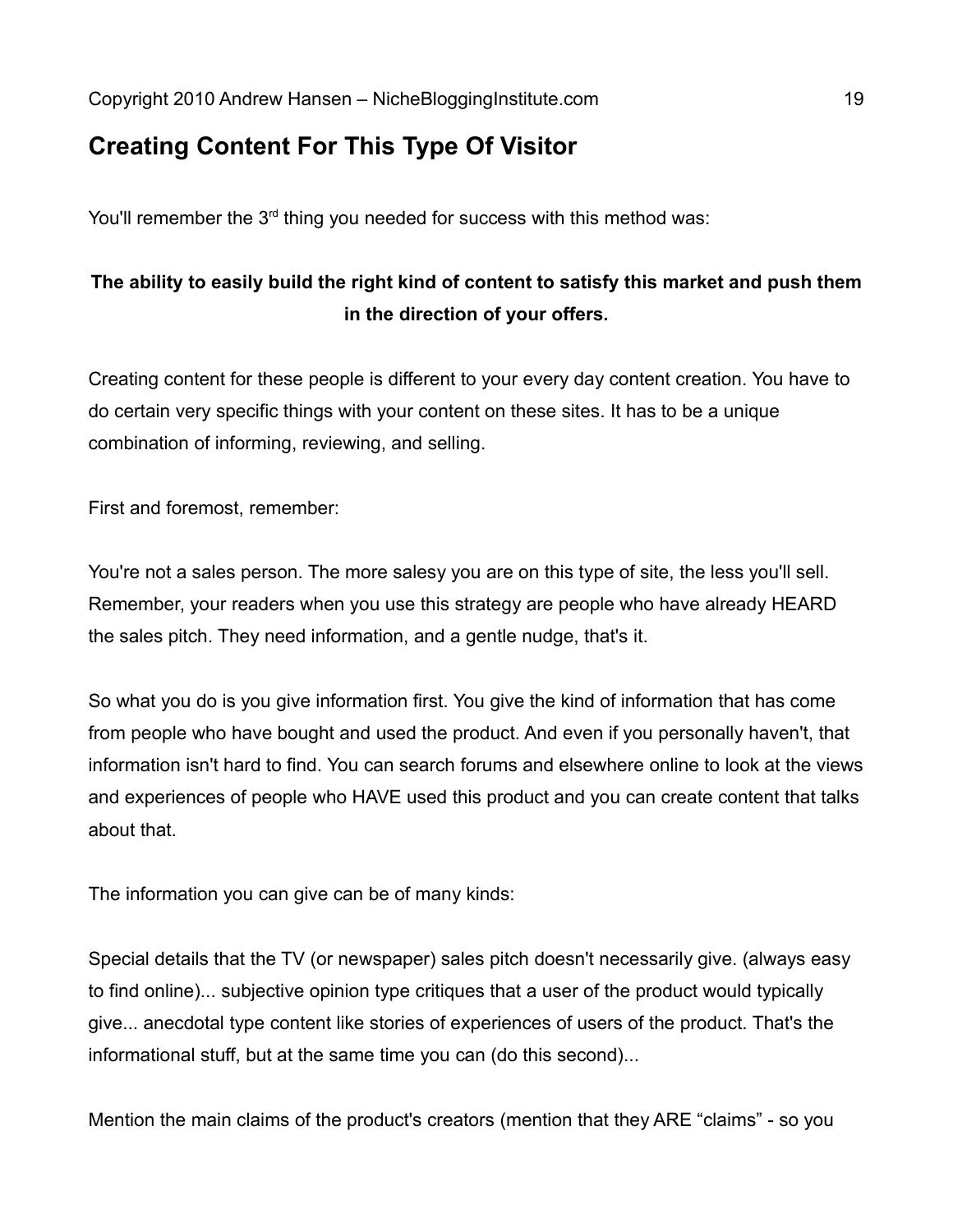remain neutral and reviewer like)... talk about the big advantages it is "supposed" to give... or talk about the hype that other people who'd bought or wanted to buy the product had discussed (all comes from researching about the product online).

You can even make a recommendation. You can say that people seem to love this product so if you're an XYZ fanatic it seems worth checking out. There's nothing too salesy or pushy about that kind of tone in your content.

So all of that... That's the KIND of content anyway.

You only need short posts/reviews of 400-600 words each and of course you optimize them for their intended keywords as we discussed earlier.

And you don't need to add content to this kind of blog THAT often. Say there's only 5 good keywords in your little segment. You make a post on each of those 5 (you might even make them as pages so they get permanent links on your blog) and then make one post every now and then to keep the site updated (general posts on the broader market) but use the rest of your content creation effort on site promotion and link building.

The good thing about your blog platform is that if you set it up right from the start, most of your on page optimization is done automatically when you add your posts. That is provided you follow everything we've talked about in this guide.

So, that's creating your blog content. You've gotta please the search engines, you've gotta please your readers, you've gotta monetize well and keep at least a little content flowing continually.

Now your blog and your content are up and you're ready for traffic. Ahh the all important traffic. Let's dive into that rabbit hole next!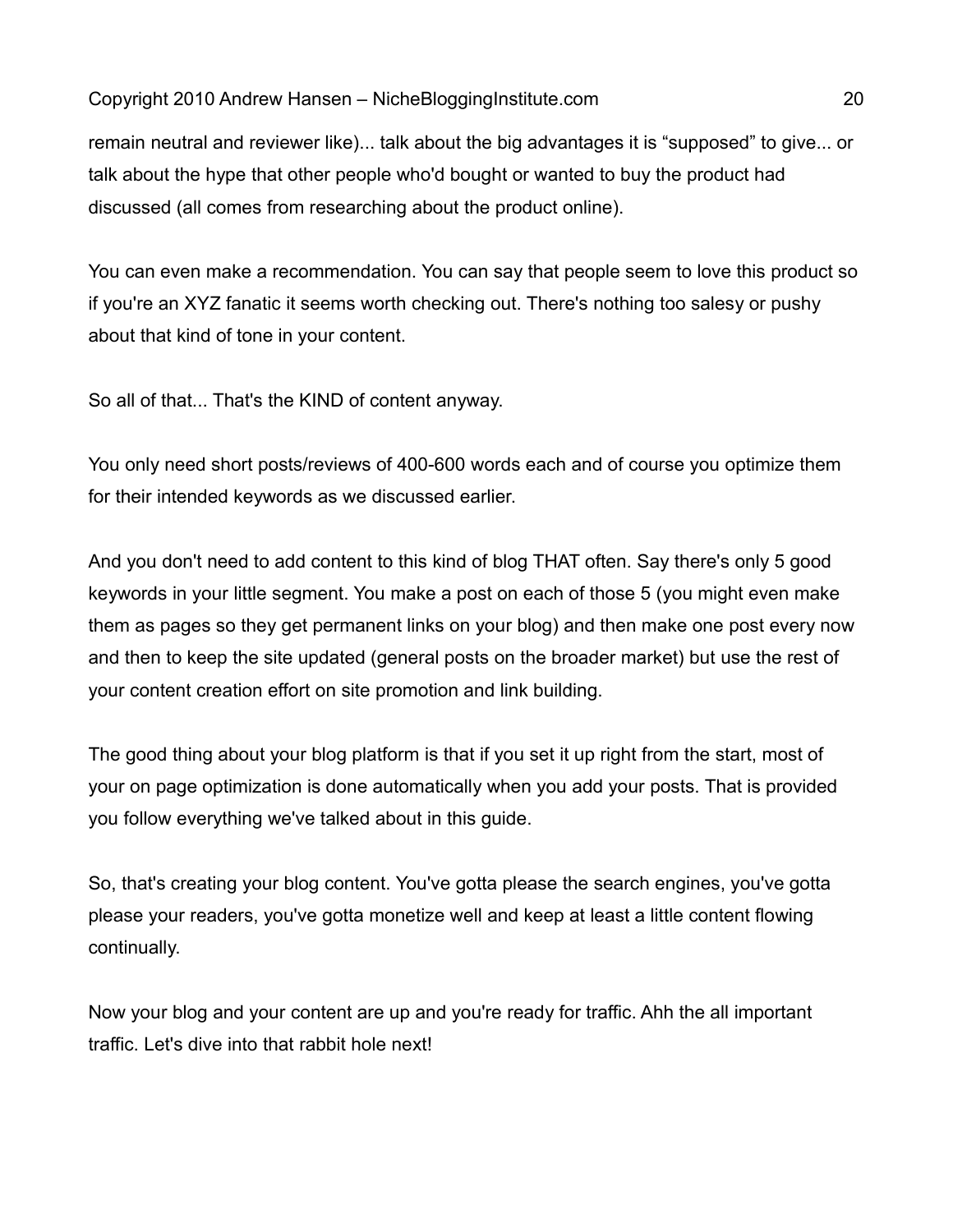## **Getting Traffic Streams Flowing**

Before we talk about traffic, we have to settle down. We have to settle down and review some important facts about traffic that if overlooked will cause you to waste a whole lot of effort and money on it without getting a whole lot back in return.

There's one fundamental truth related to traffic that often fails to get the recognition it deserves. That truth is that when it comes to traffic.

#### **Source Counts.**

People sit around continually on the web thinking up new ways to eke out new streams of traffic from all kinds of places. And when it comes to start generating traffic to your blog, there are so many options to choose from, so many strategies you might decide to employ. So which do you choose. Here's the rule:

#### **You must spend the most time and money on the traffic strategy that delivers the highest quality traffic or the highest ROI.**

Read that again please. That's not a revolutionary statement, that's just sensible business.

It doesn't mean that you only use traffic from one source. That's futile. It also doesn't mean you should try to get traffic from everywhere at once. It means that when allocating your time and money to traffic generation, you do so in a way that focuses on your most profitable sources of traffic. It makes sense right?

The great thing about this strategy is that we don't have to spend much time deciding what our most profitable source of traffic is – it's the search engines. There are people searching in the search engines for this product and wanting to buy this product so we focus on getting THOSE people to our site. Those are the people that give us the high conversion rates and minimize our need for huge numbers of visitors. Those people are the key to our success.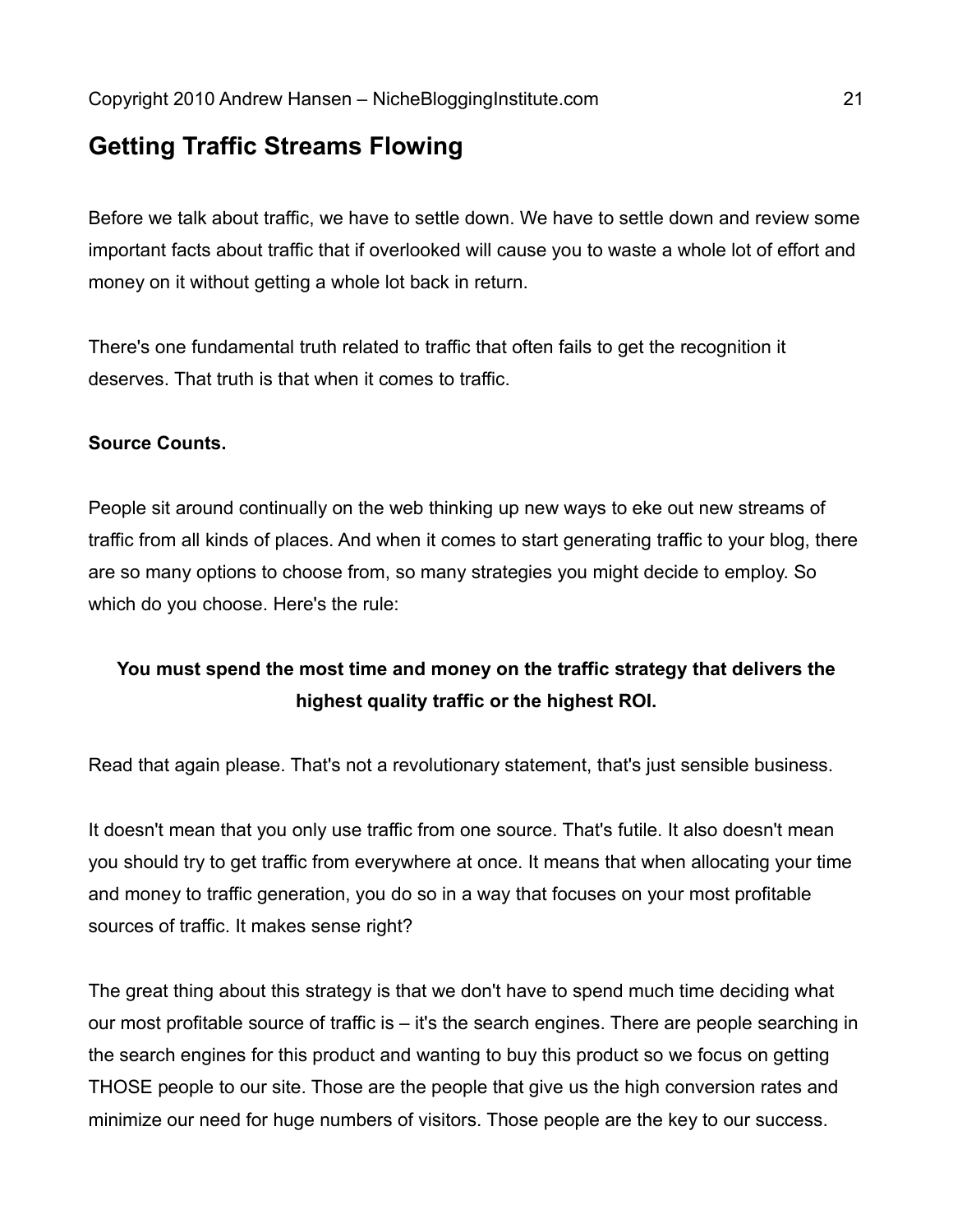So the next question we can ask is:

"How can we quickly get as much of that great traffic as possible?" And that's a good question.

What we're trying to do is get to the front page of the search engines for all of those buying product name terms and them claim as many spots on the front page as we can. Simple right?

So how do we do it? Glad you asked.

The good thing is that up until now, we've already taken a lot of steps to that end. We've created a quality blog, optimized the heck out of it, and added nice keyword targeted content with solid on page optimization.

The rest is all off page optimization, primarily, link building.

#### **Here's what you need to know about link building:**

What I'm going to say here is not going to shock you, it's just powerful when it's combined with everything I've talked about up until now. But don't get me wrong, we'll still explain it. So let's go from the top.

First, "how" you link back to your site is important.

When you're building links you need to be linking both to your home page, AND to your post pages. There's been an update recently at Google where top SEO's have noticed that on link campaigns where there was too much authority (link juice, or links) passed to the individual pages relative to the amount passed to the blog's home page, the site's rankings dropped.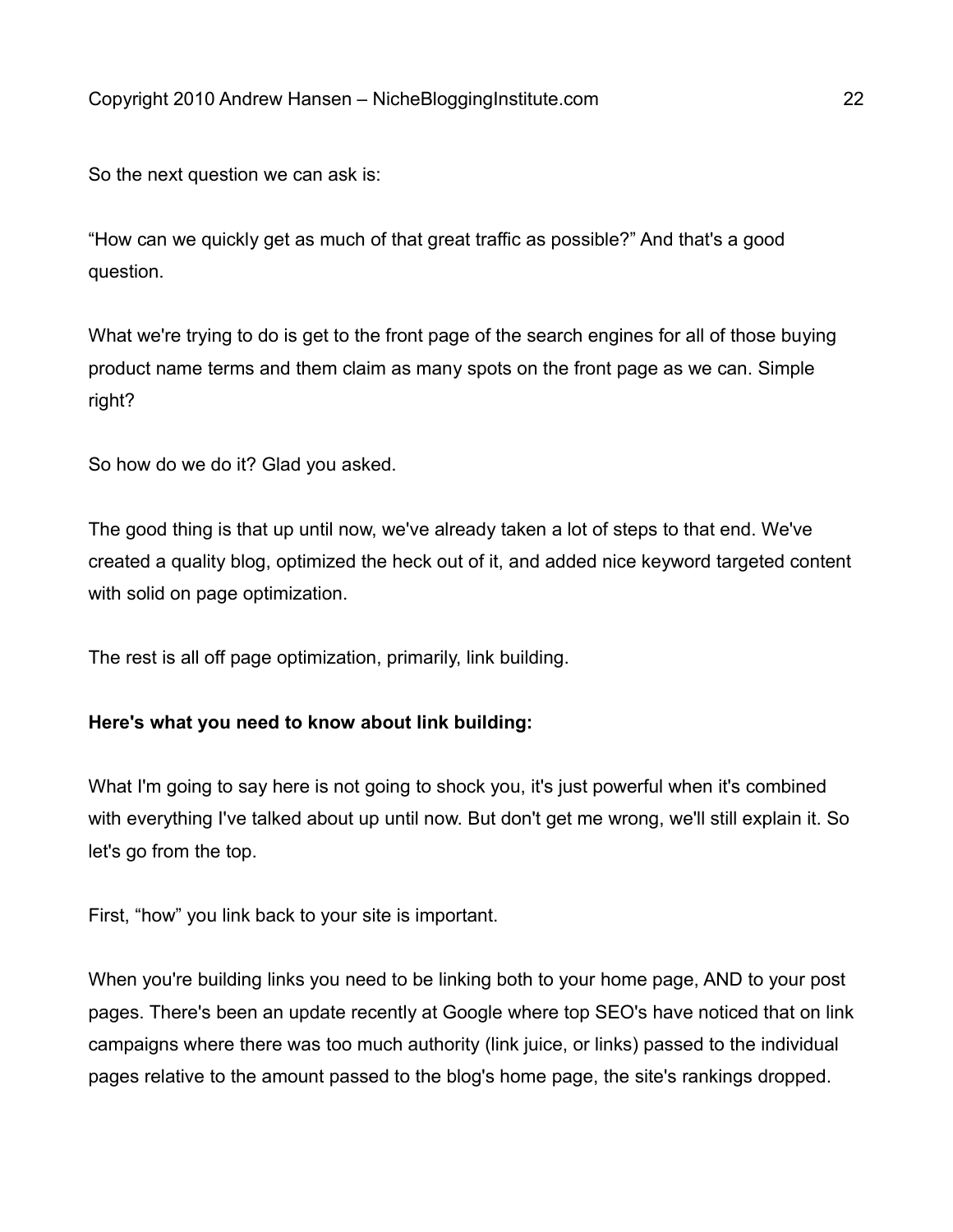So your goal is to build links to each of your individual posts (or pages) that are based on your buying keywords AND to build links to your home page.

Of course, anchor texts are important – no – vital in this process too.

When you link to your keyword post (or page) on the word "buy kindle" you use "buy kindle" as the anchor text. People will tell you that you need to mix up your anchor text so it looks natural, but initially, I've rarely seen it to matter. You need to vary it but you also need to make sure Google knows exactly what term that post is supposed to be ranking for. After each post has say 5 good links with the one anchor text, then you can start varying it a little. Maybe throw a different anchor in there on one link out of every 3 or 4 you get back to any given page.

If anyone's not clear, that means using this HTML code:

<a href=["http://yourblog.com/buy-kindle"](http://yourblog.com/buy-kindle)>buy kindle</a>

And linking to the home page would be:

<a href=["http://yourblog.com/"](http://yourblog.com/)>http://yourblog.com</a>

So, before we move on, remember that our goal is to build as many links as we can to those posts talking about the most targeted buying keywords to do with our products. AND to get those links to our home page as well.

Before we discuss link building strategies specifically, let's pause to reflect.

# **--- PAUSE TO MAKE SURE WE UNDERSTAND SOMETHING IMPORTANT ---**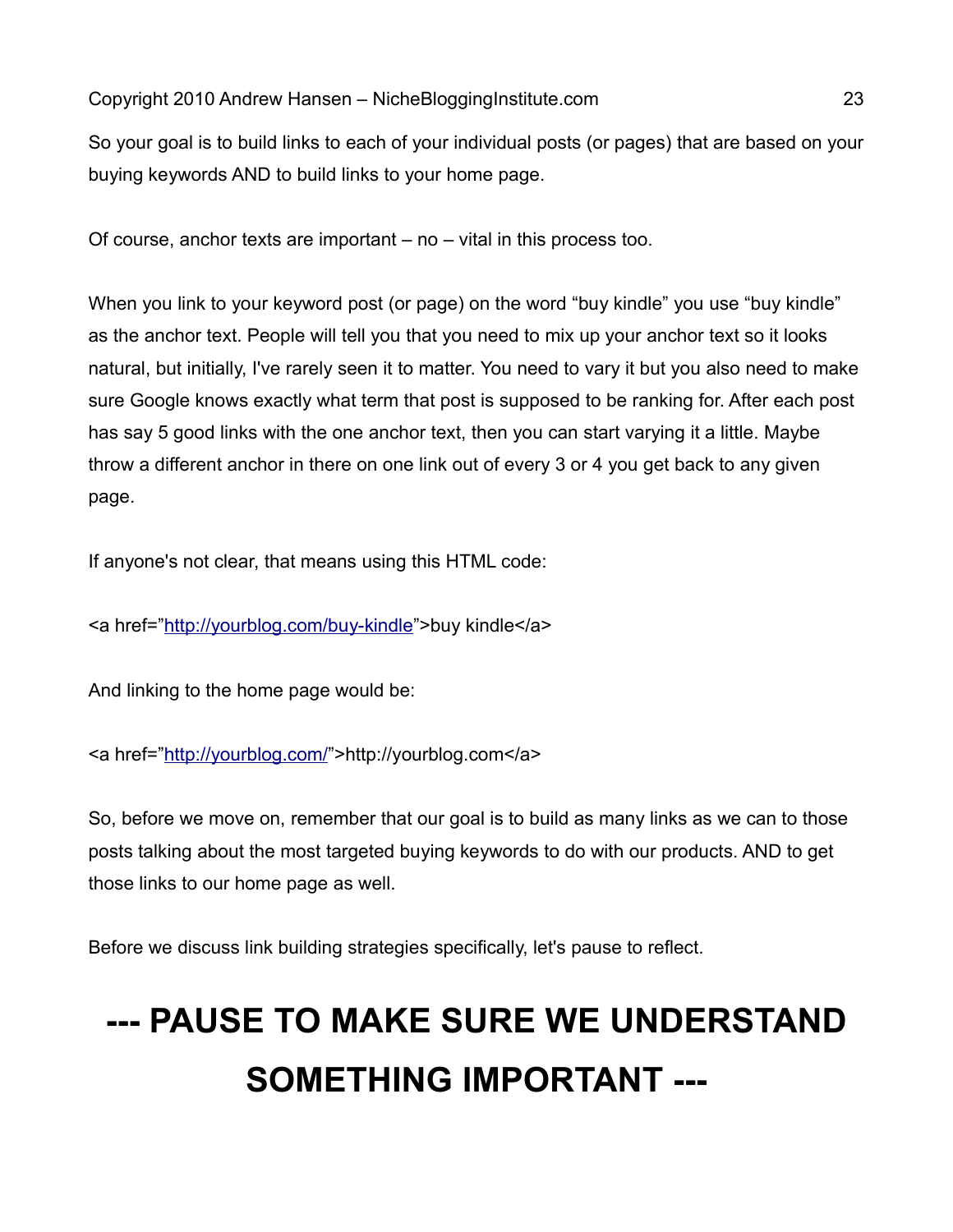This method relies on free traffic. And you have to remember that free traffic is not instant. If you want instant traffic, you pay for it. If you don't like waiting for SEO traffic, no problem, pay for it and don't use this method.

Search traffic and SEO, it takes time. Yes you can get fast rankings but really, it's not something you should aim for. When you go in expecting fast rankings and thinking that's normal, you're likely to quit when you don't get them, even though you were on your way to extreme success. I see people do that all the time. And by quitting you experience the ultimate failure because you lose any chance of future success. So just don't get into that mindset. Be a serious business owner and invest your time and money into your success for the long term.

## **UNPAUSE – RESUME STRATEGY DISCUSSION**

Ok now we're in the right mindset, we can discuss link building techniques.

This is probably where you're hoping I'll pull out some cool new technique for building links. That might be a cue to take a look at your mindset and how you're constantly looking for the "new" technique rather than implementing the quality techniques that you already know.

Anyway, let's talk strategy.

First I want to mention that there's an important philosophy I try to follow when building links. That is, that the best links that you can get are those that don't JUST provide link value, they provide traffic too. Focusing on them will give you the double benefit, and will speed up your traffic generation greatly.

Let's take it from the top:

#### **Article Marketing**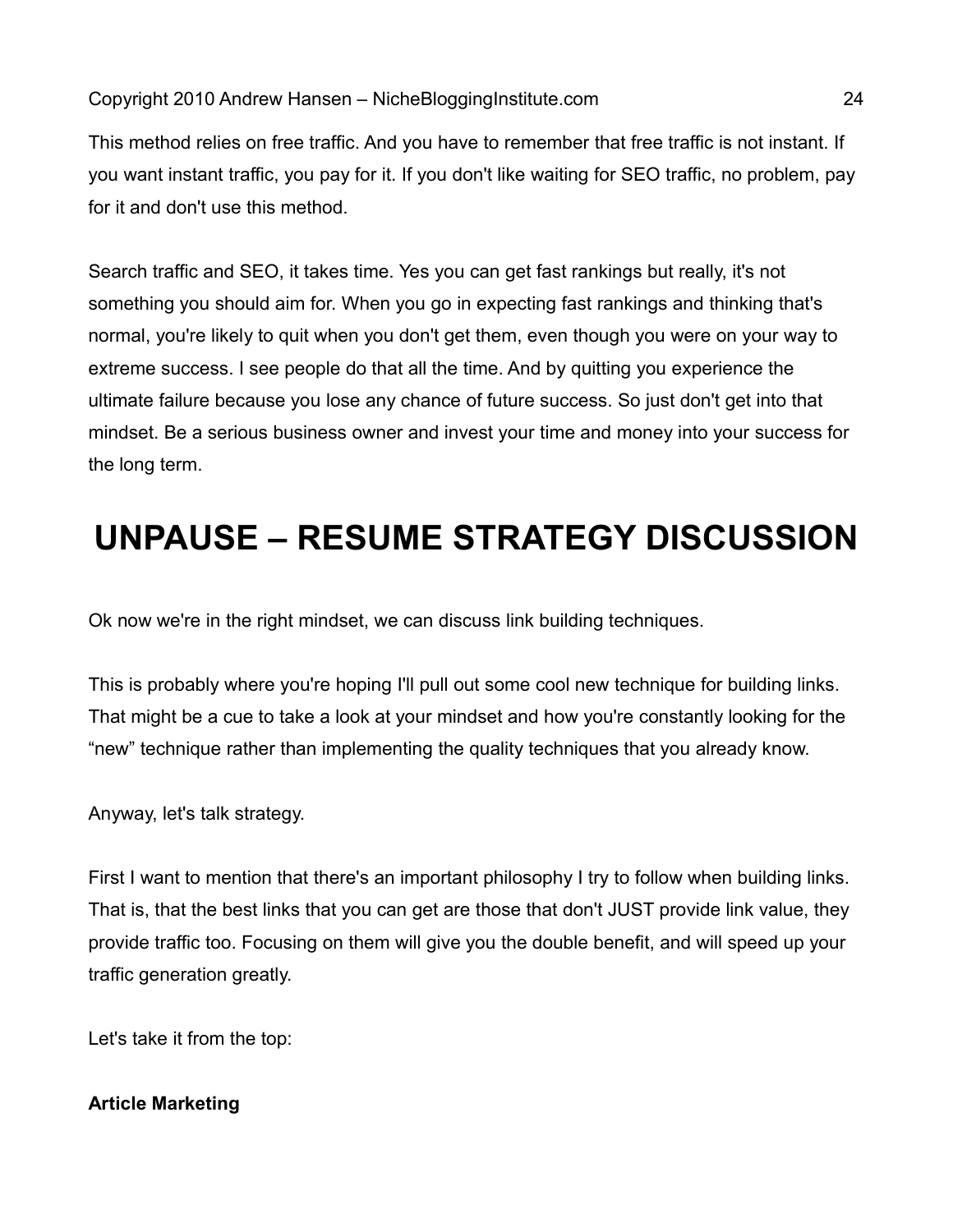This one's a given. Writing articles on your keywords and submitting them to article directories, particularly the good ones, is the fastest way to get free traffic that's in any way decent. You get anchor text control over the links you receive and content published on the quality directories like ezinearticles.com will always get ranked in the engines before the content published on your own blog will because EZA is an aged authoritative domain.

There's no strategy discussion needed here. Write more content on your buying keywords and submit it to the article directories (even if you only submit to Ezinearticles.com that will get results) linking back to your keyword posts and that's it. In the author bio I also recommend linking once to your blog post and once to the root domain so we keep it looking natural like I mentioned earlier. Set up a system for doing this consistently and you'll be assured long term traffic.

#### **More Blog Advantages**

There's another few advantages you get by blogging and that is the ability to build links in some new ways.

There are many "blog directories" where you can submit your blog's URL and get links to your site.

The same goes for RSS Feed directories like [http://feedage.com](http://feedage.com/) - you can't get links from them without a blog :)

These kind of links are the ones where you don't get anchor text control but you do get a link to your domain name (so you don't need to use as many links to your domain in other places where you CAN control the anchor text) and a lot of times, from sites that are good, aged, and reasonably authoritative. They're not going to get you rankings for the terms you want but they contribute to that in an important way.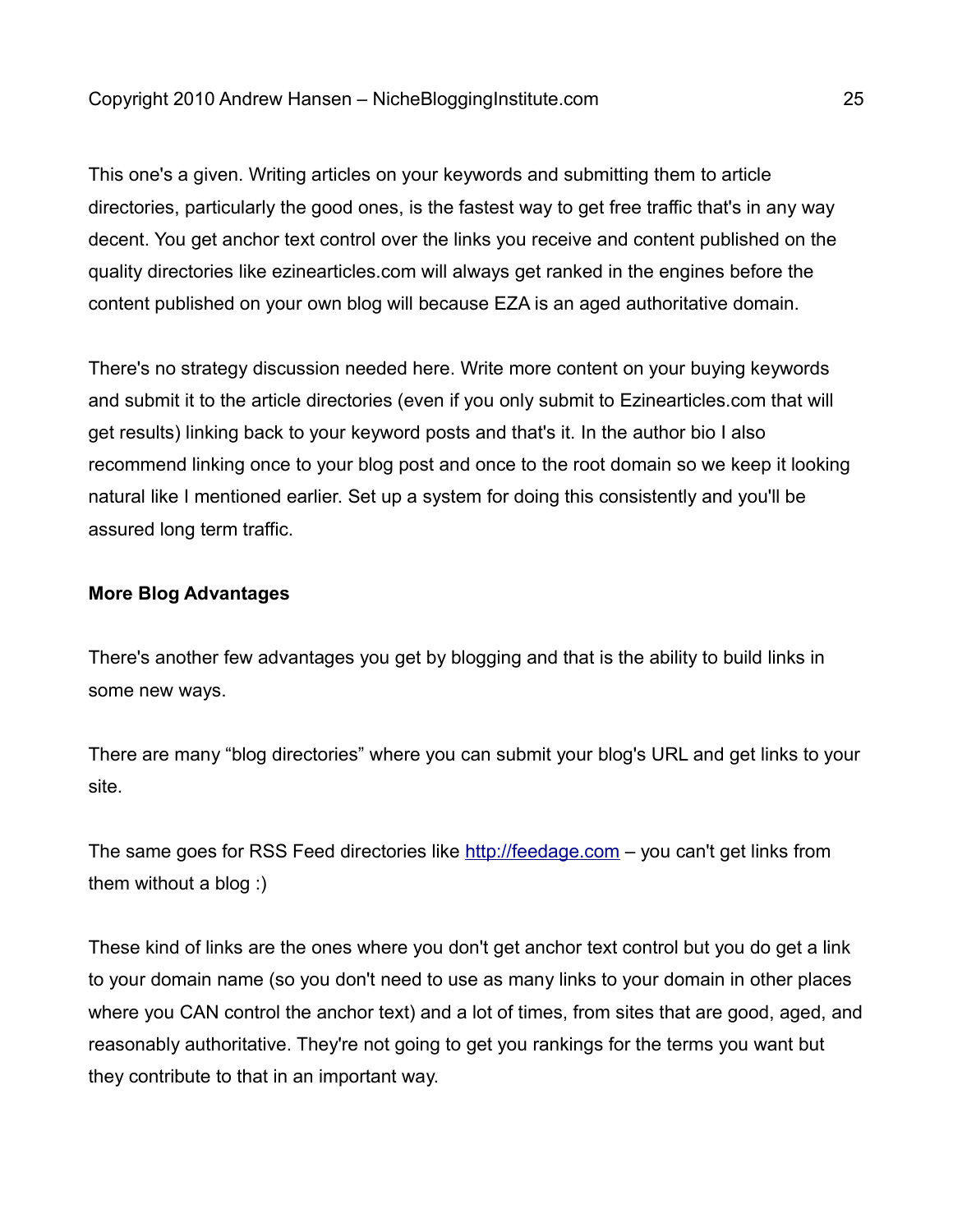#### **Good Neighborhood Links**

In tests that I've done, some of the best links you can get are links from sites that already rank well for the group of keywords (or a closely related group of keywords) that you're trying to target.

So you can take a look to see if there are any blogs or "content sites" in your niche that you can get in touch with and do some content trades. You ask them if you can publish an article on their site or blog and in exchange for you giving them free content they give you a link back to your site with the anchor text you choose.

There's far too many blogs and content sites that are starving for new content so doing trades like this is usually not too difficult. Even better, you can begin a relationship with these site owners that down the track you can leverage in multiple ways for even more traffic.

#### **Using Social "Hubs"**

This strategy has been way overhyped so I hesitated to even write about it here. It's also no where near as easy as it use to be to build links with this method, so be very careful. Furthermore, when you hear about "new social networking sites that Google loves" - don't believe it. Google doesn't "love" anything (except money) and just because you can create a public page on a site and link back to your site without a no follow, doesn't mean it's worth your time to do so.

I'll intentionally keep this section short, but the other strategy you can employ is to market with your content on "social content" type sites like Squidoo, Hubpages, and countless others that will let you make a profile and have a public page. It's getting harder to use these sites for link building every day because they're constantly changing their rules to stop people like us using it for this purpose and not adding value.

But if you're willing to invest some time and act like a real person and not a spammer it can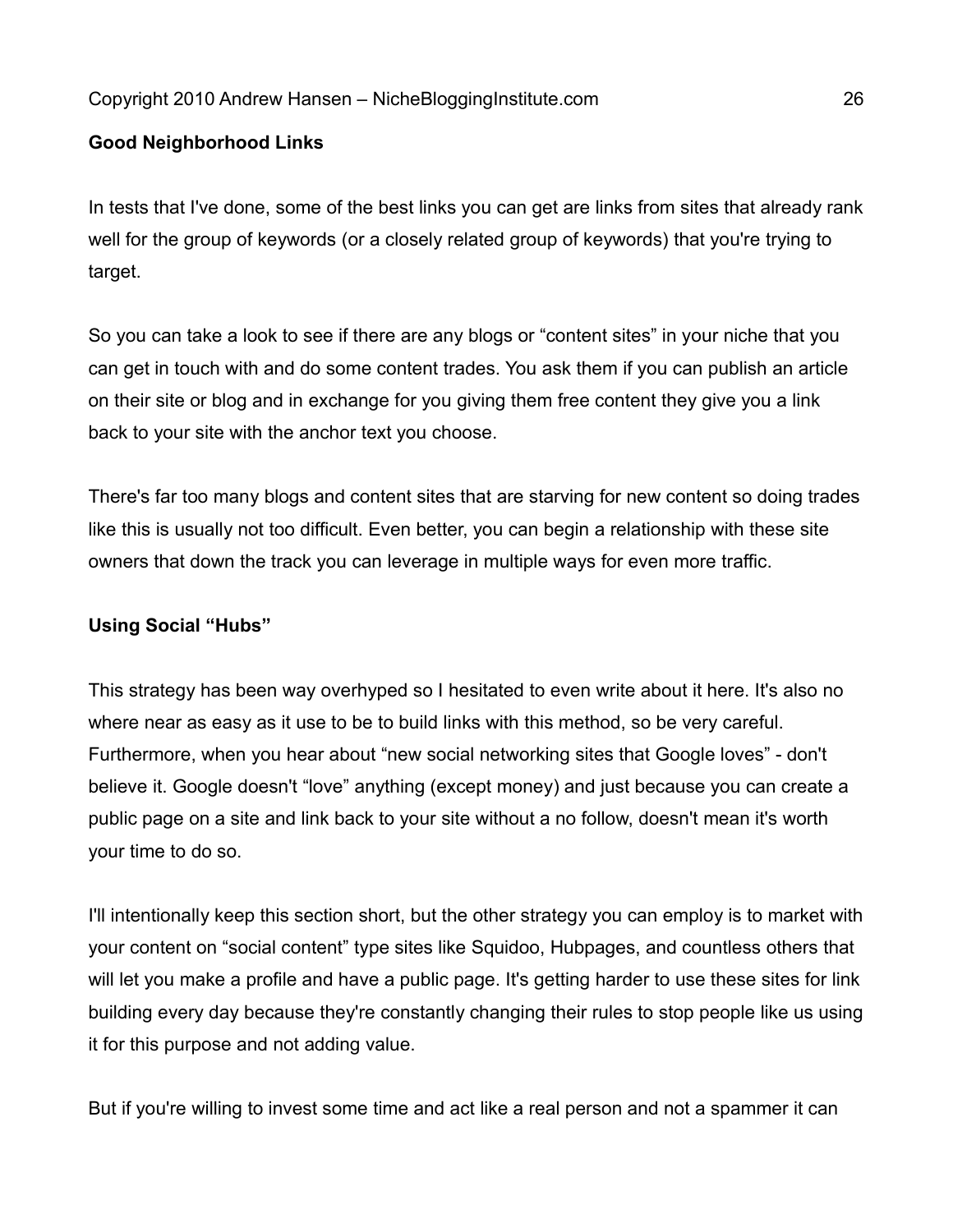be effective. That means not linking ONLY back to your site from these pages, putting some unique content on there... avoiding certain sites if you're in certain niches (like Squidoo will give you a real hard time if you're in the weight loss or "get your ex back" niche or others similar) and spending some time to add value to their community.

Strategy wise it's just like article marketing. You add content to these sites and you link back to your blog posts and your domain.

Remember all of these free traffic methods aren't instant. You're getting the traffic for free because you're investing your time, so never forget that mindset as you pursue these strategies.

These sites can also be powerful traffic generators because they have their own communities of visitors that you can tap into. But again you can't do it by slapping up a quick profile and moving on. You have to take part, and you have to provide value. Remember too the traffic from these places isn't the same as your uber targeted search traffic.

#### **Final Word On Link Building**

Let me close with 2 points on link building.

First, the obvious – build links in a natural way. If you get 100 links in your first week as a NEW site, you're going to raise flags. I know you'll want to, to get those rankings as quick as you can, but don't. Also mix up those anchor texts like we mentioned. Set up a program of link building so your links grow gradually, continually, and naturally. Set a schedule to add a good number of links each week and keep that consistent. If you do, you WILL be rewarded.

#### **Lastly, don't build more links than you HAVE to.**

This is something that doesn't get talked about near enough.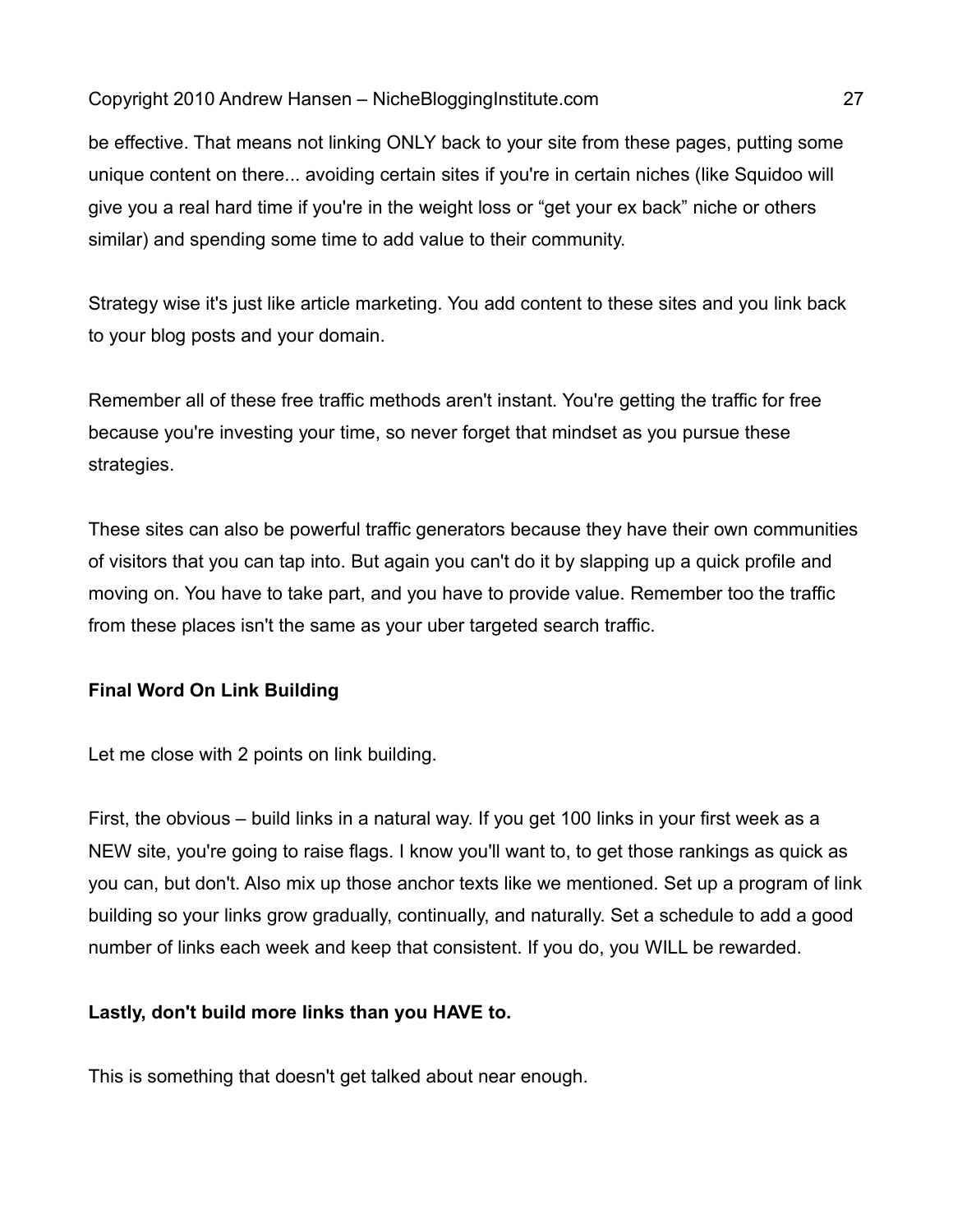When you get started, analyze the front page of the search engines for your important keywords and see how they're building their links. Use a tool like [http://backlinkwatch.com](http://backlinkwatch.com/) to check how many links the top ranked page has built and use it as a frame of reference. If you want to take it one step further you can even look at WHERE they've gotten their links from and aim to get in contact with the same sites. That'll ensure that eventually, if you go that little bit extra, you'll take their ranking.

The point is not to build your links eratically without consideration of what's actually required. If you can achieve the same result with less effort, why not do so?

#### **Remember...**

Of course this has been a brief discussion on link building and there are 100 more link building techniques we could have discussed. But reading over the above again, how many of these techniques are you actually USING? Are you acting on what you know or trying to "learn" everything you can without ever doing anything.

The other thing to remember is that when the competition is low on these super targeted keywords, you don't NEED anything special to claim those high rankings. You just need consistency and good strategies like those we've discussed. You CAN do it!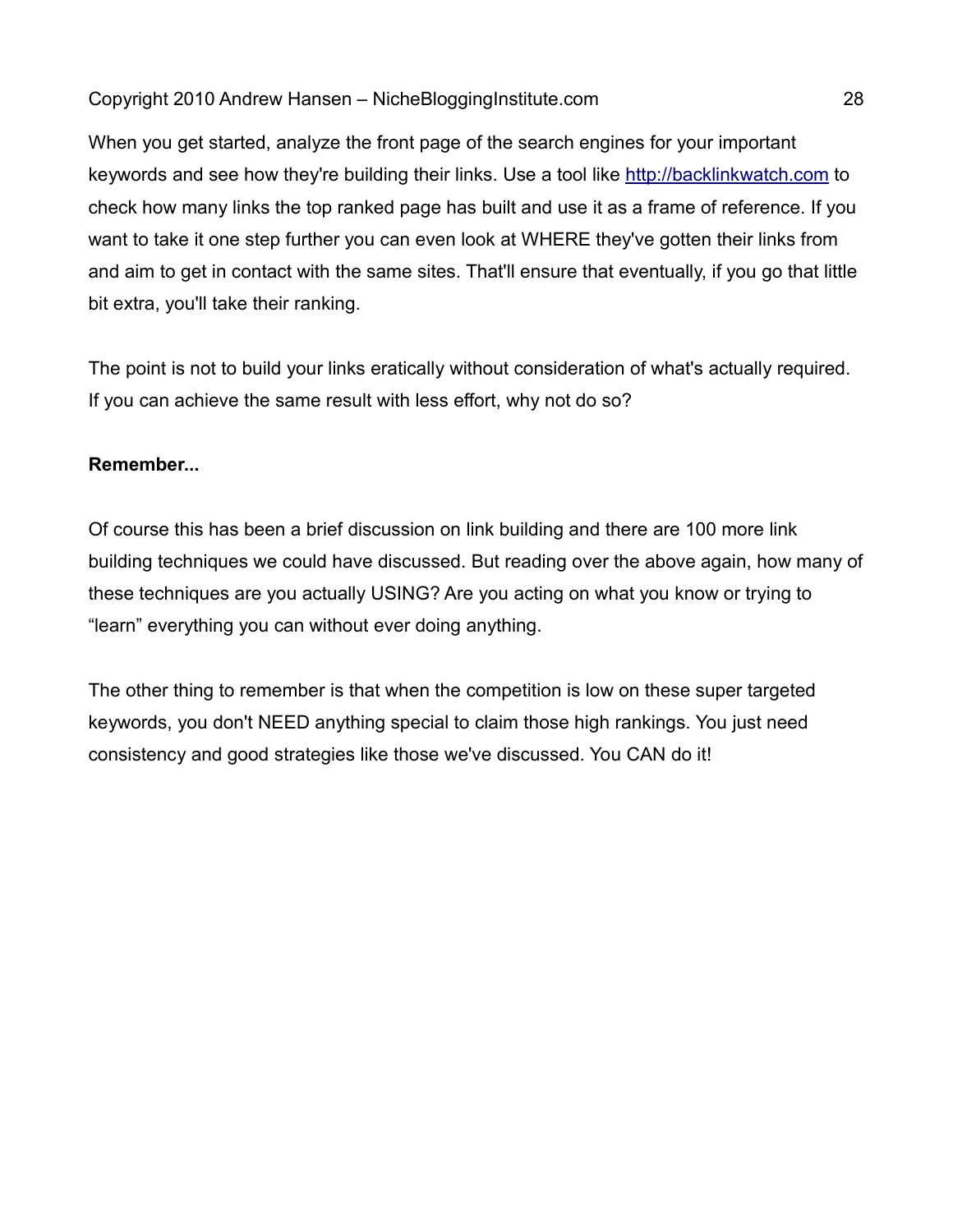## **Rinsing, Repeating And Systematizing**

We're down to the last step! Has this been fluff free or what??

What we've covered so far is the process of creating one profitable site. As I've said, the nature of these sites isn't that you'll make one and it'll set you up for life. These are small, low competition markets but they're also generally low traffic. What that means is that you need multiple sites to create a portfolio and a serious, scary huge income.

But remember, when these sites are set up, it's passive income you've got rolling. Your income from the sites isn't relative to how much time you spend on them, so you've got room to scale that thing up hard.

So how do you do that? How do you rinse and repeat?

The key is to create a system of work for yourself (and when you're able, the outsource staff you'll work with) that will allow you to continually reproduce the predictable outcome of a profitable site. That eventually (when it becomes too much work for you) requires outsourcing to staff members and automating to save time with tools like the ones I've created for members at **Firepow [Blogging Software](http://goo.gl/SuXWG)**.

It also requires the upkeep and management of a large number of blogs, which can be challenging, that's one of the main benefits of using a tool like Firepow but unfortuately something we don't have room to get into here.

When you have a system in place, that's when you have a business. That's when you go from making money online, to having a business online. That's when you go from a bit of cash in your pocket, to a consistent income that will support whatever lifestyle you want to lead. That's where it gets exciting :)